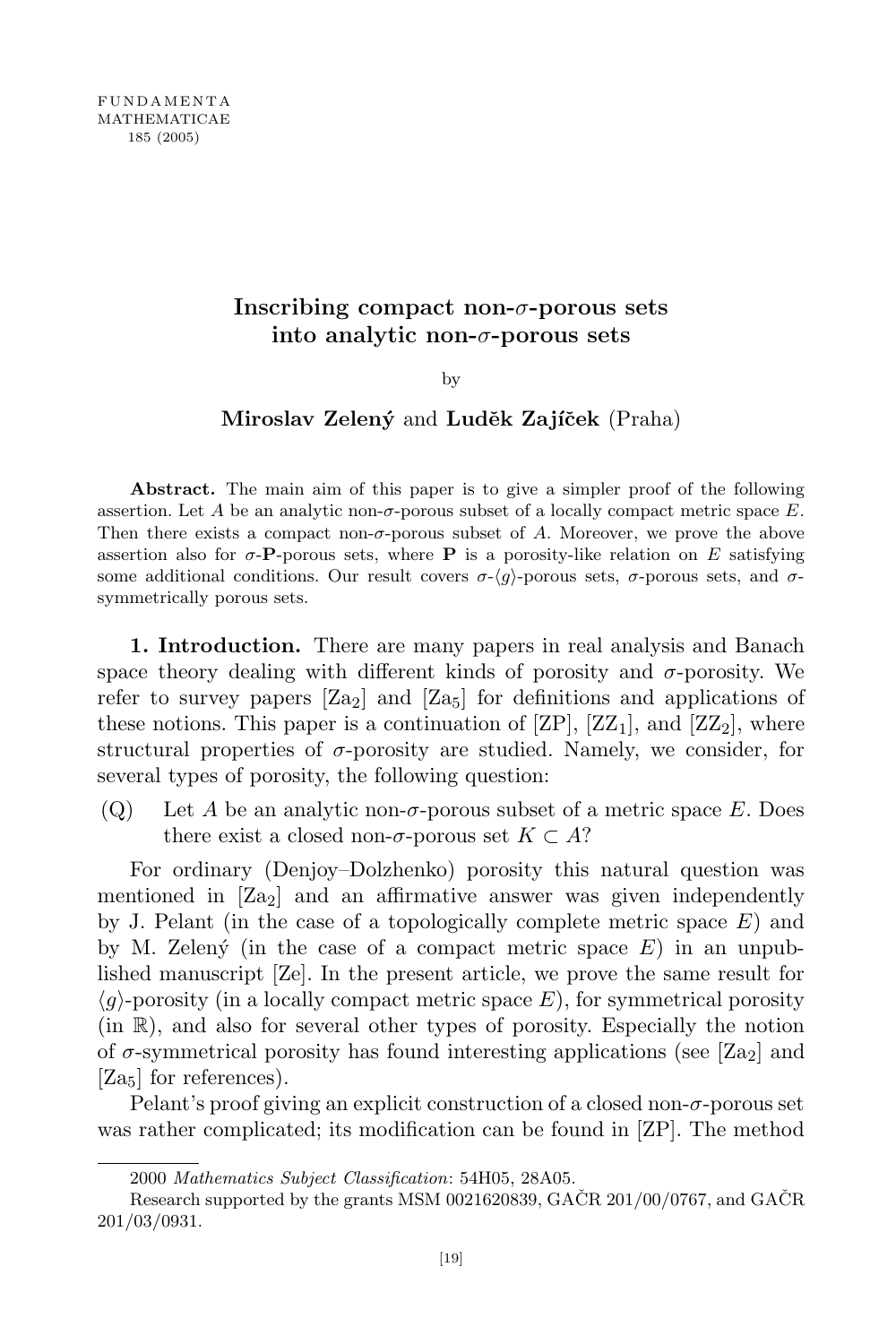of construction of non- $\sigma$ -porous sets from [ZP] works in general complete metric spaces and is applicable to a number of problems but it is more complicated than the method of the present article and it uses some special properties of the ordinary (Denjoy–Dolzhenko) porosity. One can probably use that approach also for some other types of porosity (the case of  $\sigma-\langle g\rangle$ -porosity is promising) but then the construction would become extraordinarily technical.

The proof in [Ze] is non-constructive; it uses a version of the well known "overspill method" (see [K, p. 290]). No explicit construction of a compact non-σ-porous set is given; instead, a coanalytic rank is defined for certain systems of compact sets and "very complicated" compact  $\sigma$ -porous subsets of A are constructed by transfinite induction to show that the rank is unbounded. Then the existence of the desired non- $\sigma$ -porous set is deduced by applying a theorem of descriptive set theory.

The present paper is based on the idea of [Ze]. In fact, this idea was already used in  $[ZZ_1]$  and the present article uses a number of concepts and results of  $[ZZ_1]$ . In particular, we do not use a version of the overspill method here but it is used in  $[ZZ_1]$  in the proof of the basic lemma to which we refer (Lemma 2.24 below). However, the transfinite construction presented here is more complicated than that of  $[ZZ_1]$  and requires new ideas.

In [ZZ<sub>1</sub>], we proved that the set of all compact  $\sigma$ -porous subsets of an arbitrary separable locally compact metric space  $E$  is a coanalytic non-Borel subset of the "hyperspace" of all compact subsets of E. To prove this result not only for ordinary porosity but also for a number of other types of porosity, we introduced some new concepts concerning point-set relations (recalled in Section 2). This abstract setting enables us to prove a general theorem, which easily implies an affirmative answer to Question (Q) not only for ordinary porosity, but also for  $\langle g \rangle$ -porosity (in a locally compact metric space  $E$ ), symmetrical porosity in  $\mathbb{R}$ , and several other types of porosity (see Remark 5.5). On the other hand (in contrast to the "complexity problem" in  $[Z_1]$  our methods do not work for strong porosity (see e.g.  $[ZZ_1]$  for the definition), for which  $(Q)$  remains open.

Our abstract setting has also another important advantage. It enables us to prove the affirmative answer to Question  $(Q)$  in a transparent way in two steps: In Section 3, we prove it (for some types of "abstract porosities") in the case of a  $G_{\delta}$  set  $A \subset E$ , and in Section 4 we show that the general case is a relatively easy consequence of this special case, if we apply it to a suitable "abstract porosity" in  $E \times C$ , where C is the Cantor set. This proof is not standard even for ordinary porosity since we have to apply the  $G_{\delta}$ case in  $E \times C$  not to the ordinary porosity but to another suitably defined porosity on  $E \times C$ .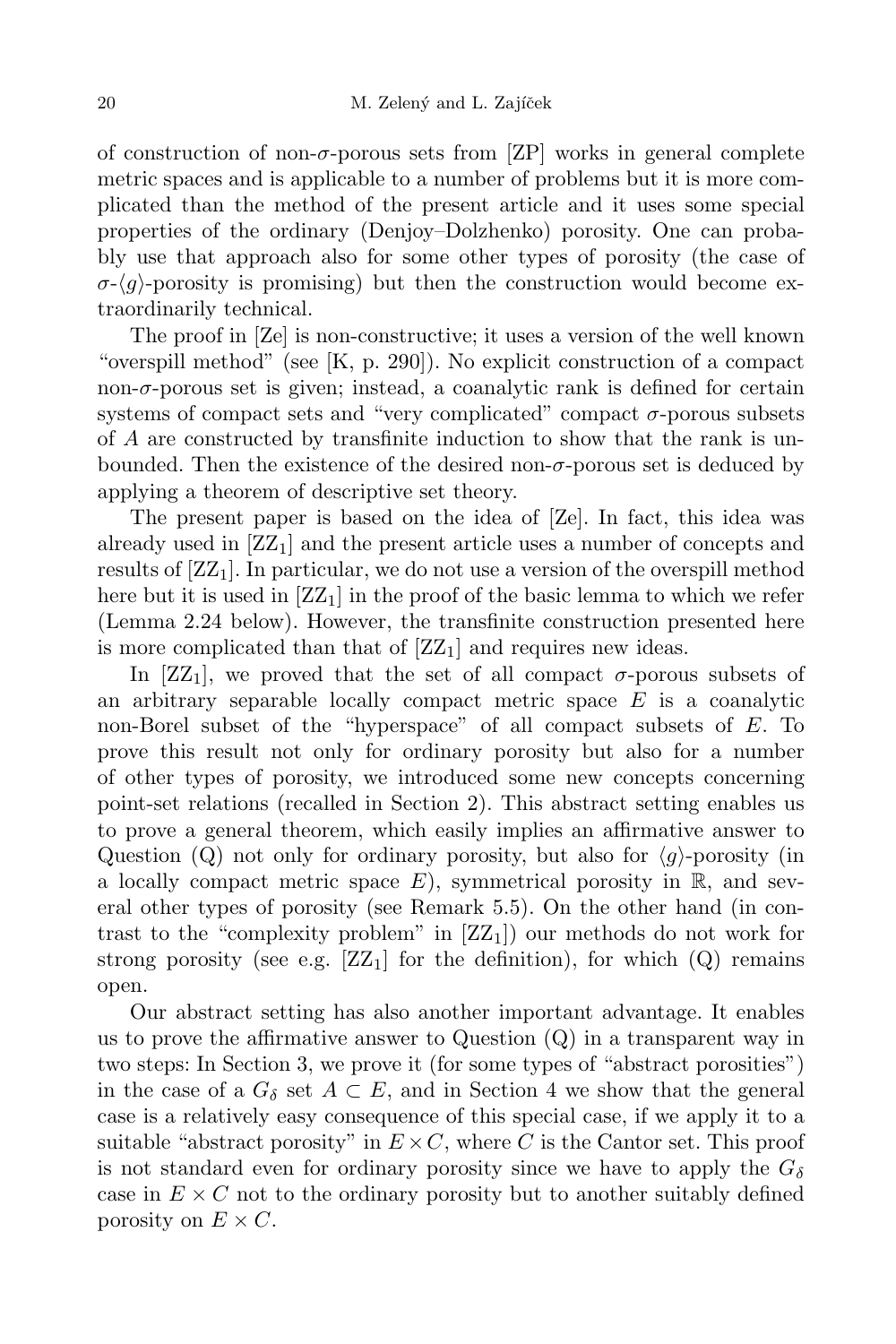Section 5 is devoted to applications of the abstract result to  $\langle g \rangle$ -porosity, ordinary porosity, and symmetrical porosity.

Further, note that Question  $(Q)$  has an affirmative answer for " $\sigma$ -lower" porosity" (i.e., for  $\sigma$ -very porous sets in the terminology of  $[Z_{a_1}]$ ) and for similar types of porosity. In these cases, the proof is significantly easier (see  $[ZZ_2]$ ).

**2. Notation and definitions.** Let  $(X, \rho)$  be a metric space. The open ball with center  $x \in X$  and radius  $r > 0$  is denoted by  $B(x, r)$ . Let  $A \subset X$ ,  $A \neq \emptyset$ , and  $\varepsilon > 0$ . Then the symbol  $B(A, \varepsilon)$  stands for the set  $\{y \in X; \, \rho(y, A) < \varepsilon\}.$ 

We say that  $\bf{R}$  is a *point-set relation on* X if it is a relation between points of X and subsets of X. Thus a point-set relation  $\bf{R}$  is a subset of  $X \times 2^X$ . The symbol  $\mathbf{R}(x, A)$ , where  $x \in X$  and  $A \subset X$ , means that  $(x, A) \in \mathbf{R}$ , i.e. **R** holds for the pair  $(x, A)$ .

We consider the following properties of a point-set relation  $\mathbf R$  on  $X$ .

- (A1) If  $A \subset B \subset X$ ,  $x \in X$ , and  $\mathbf{R}(x, B)$ , then  $\mathbf{R}(x, A)$ .<br>(A2)  $\mathbf{R}(x, A)$  if and only if there is  $r > 0$  such that  $\mathbf{R}(x)$
- (A2)  $\mathbf{R}(x, A)$  if and only if there is  $r > 0$  such that  $\mathbf{R}(x, A \cap B(x, r))$ .<br>(A3)  $\mathbf{R}(x, A)$  if and only if  $\mathbf{R}(x, \overline{A})$ .
- $\mathbf{R}(x, A)$  if and only if  $\mathbf{R}(x, A)$ .

We say that a point-set relation  $P$  on X is a porosity-like relation if P satisfies the "axioms"  $(A1)$ – $(A3)$ . Note that virtually all types of porosity satisfy  $(A1)$ – $(A3)$ .

Let **P** be a porosity-like relation on X. We say that  $A \subset X$  is

- **P**-porous at  $x \in X$  if  $\mathbf{P}(x, A)$ ,
- **P**-porous if  $P(x, A)$  for every  $x \in A$ ,
- $\sigma$ -**P**-porous if A is a countable union of **P**-porous sets.

NOTATION 2.1. Let  $(X, \rho)$  be a metric space and **R** be a point-set relation on X. If  $A \subset X$  and  $B \subset X$ , then  $\mathbf{R}(A, B) \stackrel{\text{def}}{\iff} \forall a \in A : \mathbf{R}(a, B)$ . Let moreover I be a nonempty index set and  $\mathbf{R}_{\iota}$ ,  $\iota \in I$ , be point-set relations on X. Then the point-set relations  $\neg \mathbf{R}, \bigcup_{\iota \in I} \mathbf{R}_{\iota}, \bigcap_{\iota \in I} \mathbf{R}_{\iota}$  on X are defined in the natural way; namely  $(\neg \mathbf{R})(x, A) \stackrel{\text{def}}{\iff} \neg(\mathbf{R}(x, A)), (\bigcup_{\iota \in I} \mathbf{R}_{\iota})(x, A) \stackrel{\text{def}}{\iff}$  $\exists \iota \in I : \mathbf{R}_{\iota}(x, A) \text{ and } (\bigcap_{\iota \in I} \mathbf{R}_{\iota})(x, A) \stackrel{\text{def}}{\iff} \forall \iota \in I : \mathbf{R}_{\iota}(x, A).$ 

LEMMA 2.2. Let  $\Xi$  be a nonempty countable set, and **Q** be a porositylike relation on a metric space X such that  $\mathbf{Q} = \bigcup_{\xi \in \Xi} \mathbf{U}^{\xi}$ , where  $\mathbf{U}^{\xi}$ 's satisfy (A1). If  $A \subset X$  is a  $\sigma$ -Q-porous set, then  $\tilde{A}$  can be written as  $A = \bigcup_{n=1}^{\infty} B_n$ , where each  $B_n$  satisfies  $\mathbf{U}^{\xi}(B_n, B_n)$  for some  $\xi \in \Xi$ .

*Proof.* We can write  $A = \bigcup_{n=1}^{\infty} A_n$ , where each  $A_n$  is **Q**-porous, and each  $A_n$  can be written as  $A_n = \bigcup_{\xi \in \Xi} C_n^{\xi}$ , where  $C_n^{\xi} = \{x \in A_n; \mathbf{U}^{\xi}(x, A_n)\}.$ Using property (A1) of  $\mathbf{U}^{\xi}$  we have  $\mathbf{U}^{\xi}(C_n^{\xi}, C_n^{\xi})$  and we are done.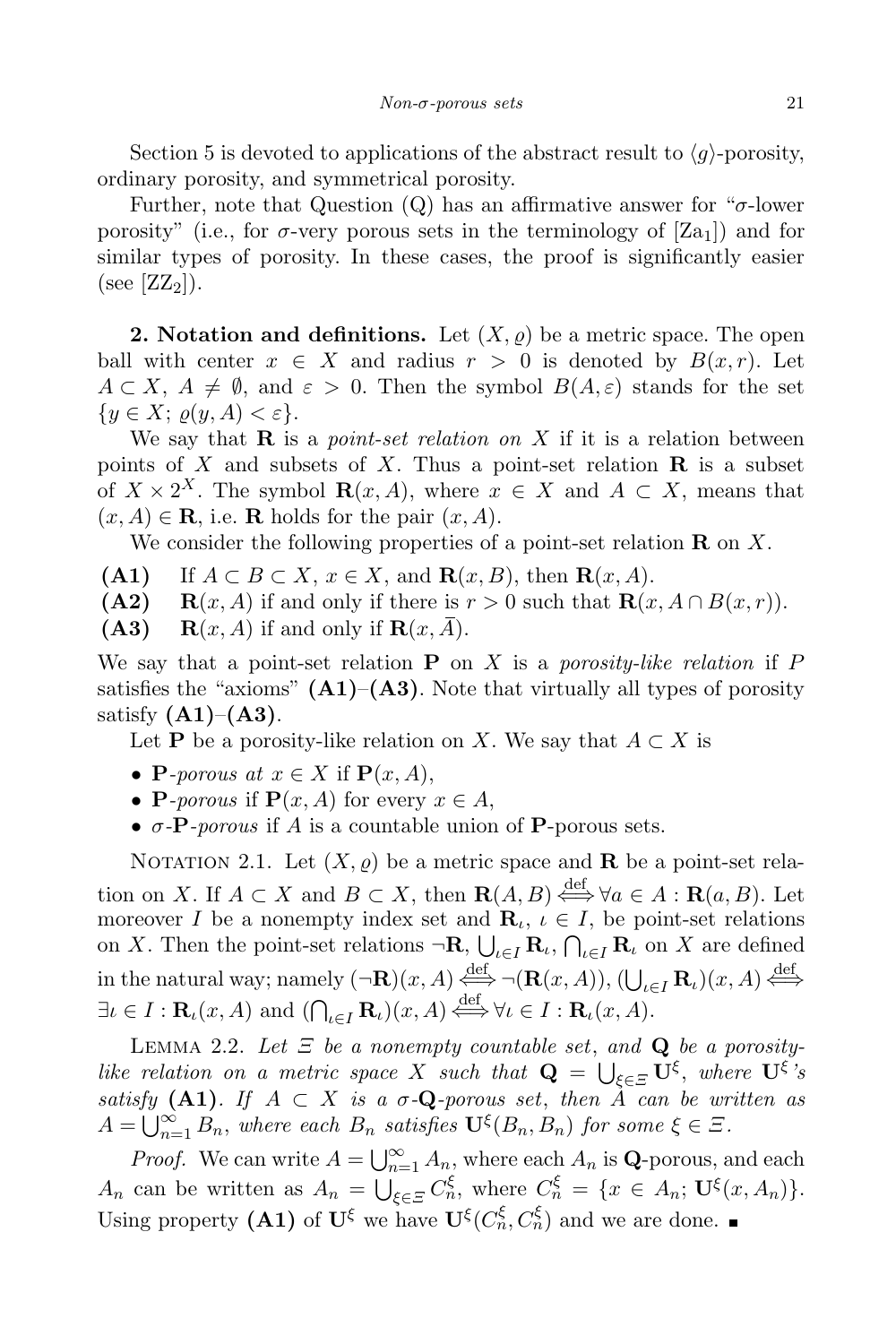Let X be a metric space. The symbol  $C_{b}(X)$  denotes the space of all nonempty bounded closed subsets of X with the Hausdorff metric

$$
h(F, C) = \max\{\sup\{\varrho(x, F); x \in C\}, \sup\{\varrho(y, C); y \in F\}\},\
$$

and  $\mathcal{K}^*(X)$  is its subspace of all nonempty compact subsets of X. The symbol  $\mathcal{K}(X)$  denotes the space of all compact subsets of X. The space  $\mathcal{K}(X)$  is also equipped with the Hausdorff metric; the empty set is considered to be an isolated point of  $\mathcal{K}(X)$ . (To have a fixed metric on  $\mathcal{K}(X)$ , we choose  $a \in X$ , and the distance of  $\emptyset$  to a nonempty compact subset  $K \subset X$  is defined as  $h(\emptyset, K) := \text{dist}(a, K) + \text{diam}(K) + 1.$ 

The next lemma is easy to prove and therefore the proof will be omitted.

LEMMA 2.3. Let  $X$  be a compact metric space.

- (i) Let  $K_i \in \mathcal{K}(X)$ ,  $i \in \mathbb{N}$ , and  $K_1 \subset K_2 \subset \cdots$ . Then  $K_i \to \overline{\bigcup_{j=1}^{\infty} K_j}$ in  $\mathcal{K}(X)$ .
- (ii) Let  $K \in \mathcal{K}(X)$ ,  $K_i \in \mathcal{K}(X)$ ,  $i \in \mathbb{N}$ , and  $K_i \to K$  in  $\mathcal{K}(X)$ . Then  $K \cup \bigcup_{i=1}^{\infty} K_i \in \mathcal{K}(X).$
- (iii) If  $G \subset X$  is a  $G_{\delta}$  set, then  $\{K \in \mathcal{K}(X); K \subset G\}$  is a  $G_{\delta}$  set in  $\mathcal{K}(X)$ .
- (iv) Let  $L \in \mathcal{K}(X)$  be clopen. Then  $K \mapsto K \cap L$  is a continuous mapping of  $\mathcal{K}(X)$  to itself.
- (v) Let f be a continuous mapping of X to a metric space Y. Then  $K \mapsto f(K)$  is a continuous mapping of  $\mathcal{K}(X)$  to  $\mathcal{K}(Y)$ .

DEFINITION 2.4. Let X be a metric space. Let **R** be a point-set relation on X and  $P$  be a porosity-like relation on X.

• If  $A \subset X$ , then we define

$$
\mathbf{N}(\mathbf{R}, A) = \{x \in A; \, (\neg \mathbf{R})(x, A)\}.
$$

• If the set

$$
\{(x,K)\in X\times \mathcal{C}_{\mathrm{b}}(X);\,\mathbf{R}(x,K)\}\
$$

is open, then we say that  $\bf{R}$  is stable.

• If  $A \subset X$ , then we define

 $\text{ker}_{\mathbf{P}}(A) = A \setminus \bigcup \{O; O \subset X \text{ is open}, A \cap O \text{ is } \sigma\text{-**P**-porous}\}.$ 

The next property was introduced in  $[ZZ_1]$ , where it is called  $(D2)$ . It is a technical notion which is necessary for the proof of the basic lemma of  $[ZZ_1]$  (see Lemma 2.24 below). Although virtually no porosity-like relation is stable, many of them are obtained from stable relations using countable unions and countable intersections. Stability of a relation is an important notion in proofs that some point-set relations have  $(D)$ .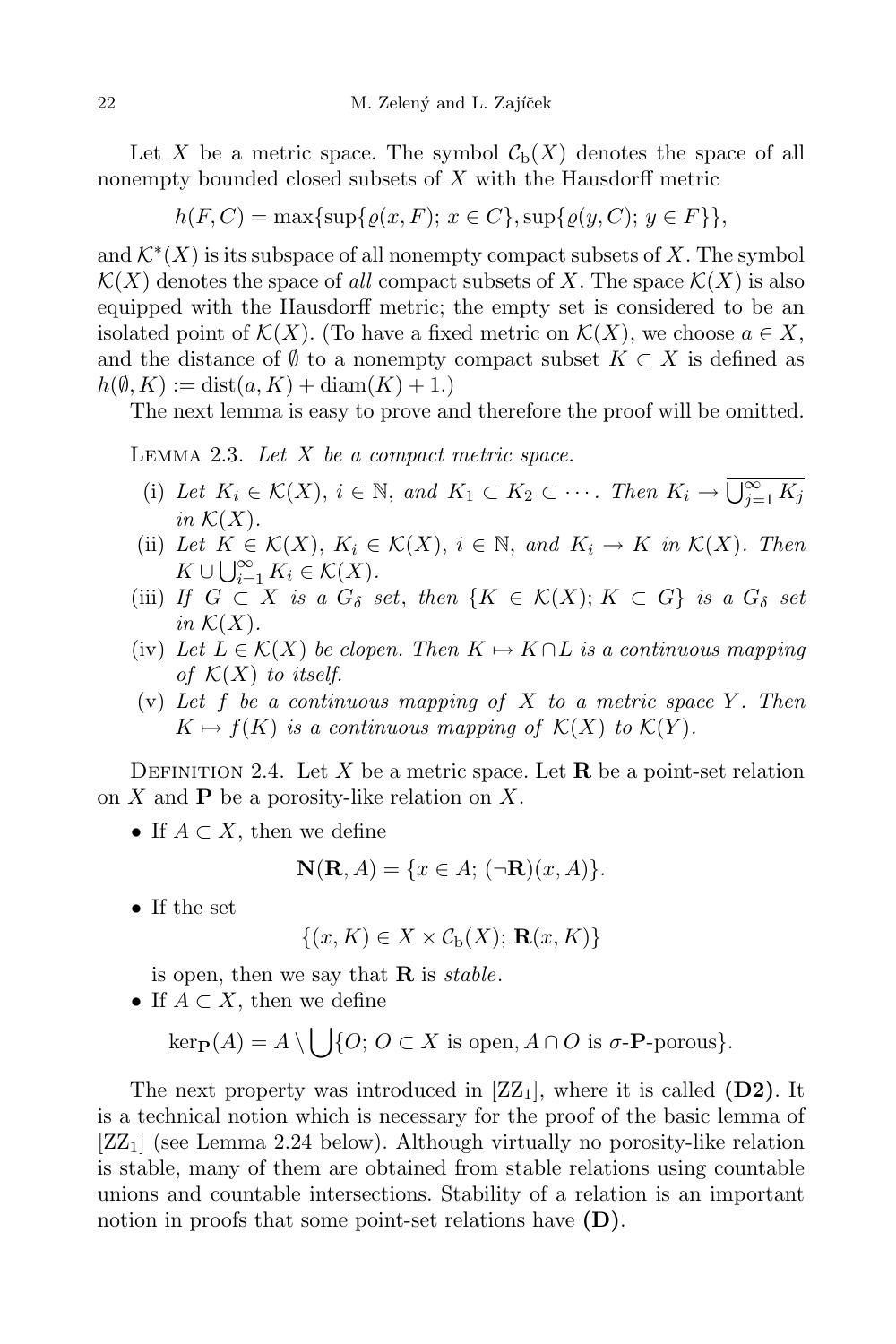DEFINITION 2.5. Let X be a metric space. Let  $\bf{R}$  be a point-set relation on X. We say that **R** satisfies the condition  $(D)$  if the set

 $\{(L,K)\in\mathcal{K}^*(X)\times\mathcal{K}^*(X);\ \exists O\subset X\text{ open}: L\cap O\neq\emptyset, (\neg\mathbf{R})(L\cap O, K\cap G)\}\$ is analytic for every  $G \subset X$  open.

LEMMA 2.6. Let  $P$  be a porosity-like relation on a metric space X and  $A \subset X$ . Then

- (i) ker $_{\mathbf{P}}(A)$  is closed in A.
- (ii) If A is not  $\sigma$ -**P**-porous, then ker $P(A)$  is nonempty and ker $P(A) \cap G$ is non- $\sigma$ -**P**-porous for every open  $G \subset X$  intersecting ker $\mathbf{P}(A)$ .
- (iii) kerp(kerp $(A)$ ) = kerp $(A)$ .
- (iv) If kerp(A) = A, then kerp( $A \cap G$ ) =  $A \cap G$  whenever  $G \subset X$  is open.

Proof. Assertions (i) and (iv) follow immediately from the definition of ker. Assertion (ii) follows easily from the fact (see  $[Z_{4},]$  Lemma 3) that a set  $M \subset X$  is  $\sigma$ -**P**-porous if and only if for each  $y \in M$  there exists  $r > 0$ such that  $B(y, r) \cap M$  is  $\sigma$ -**P**-porous. Having (ii) it is easy to infer (iii).

LEMMA 2.7. Let X be a metric space, and  $\bf{R}$  be a stable point-set relation on X with  $(A3)$ . Let  $A \subset X$  be bounded. Then  $N(R, A)$  is closed in A.

*Proof.* Since **R** is stable, the set  $\{x \in X; \mathbf{R}(x, \overline{A})\}$  is open. Using also property (A3) of P we conclude that  $N(R, A) = A \setminus \{x \in X; R(x, A)\}$  $A \setminus \{x \in X; \mathbf{R}(x, \overline{A})\}$  is closed in A.

LEMMA 2.8 ( $[Z_1, \text{ Lemma } 3.7]$ ). Let E be a separable complete metric space. Let  $\mathbf{R}_k$ ,  $k \in \mathbb{N}$ , be stable point-set relations on E with (A1) and (A3). Then the relations  $\mathbf{V}_1 := \bigcap_{k=1}^{\infty} \mathbf{R}_k$  and  $\mathbf{V}_2 := \bigcap_{n=1}^{\infty} \bigcup_{k=n}^{\infty} \mathbf{R}_k$ have the properties  $(A1)$ ,  $(A3)$ , and  $(D)$ .

For technical reasons and only for the purposes of this paper we define the following notions.

DEFINITION 2.9. Let  $\varepsilon > 0$ ,  $n \in \mathbb{N}$ , E be a locally compact metric space, and  $(\mathbf{R}_k^1)$ ,  $(\mathbf{R}_k^2)$   $(k \in \mathbb{N})$  be two sequences of point-set relations on E. We say that the condition  $\mathbf{C}(\varepsilon, (\mathbf{R}_k^1), (\mathbf{R}_k^2), n)$  is satisfied if, for every  $H \subset E$ ,  $k \in \mathbb{N}, k \geq n$ , and every compact set  $K \subset E$  with  $(\neg \mathbf{R}_k^2)(K, H)$ , there exists a finite system  $S$  of open sets in  $E$  such that

- (i) each element of S intersects  $H$ ,
- (ii)  $\bigcup_{\varepsilon} S \subset B(K, \varepsilon),$
- (iii) if  $J \subset E$  intersects each element of  $S$ , then  $(\neg \mathbf{R}_k^1)(K, J)$ .

Perhaps a few words about this definition are in order. Suppose that  $(\neg \mathbf{R}_k^2)(K, H)$  for  $k \geq n$ . Roughly speaking, it would be helpful in fur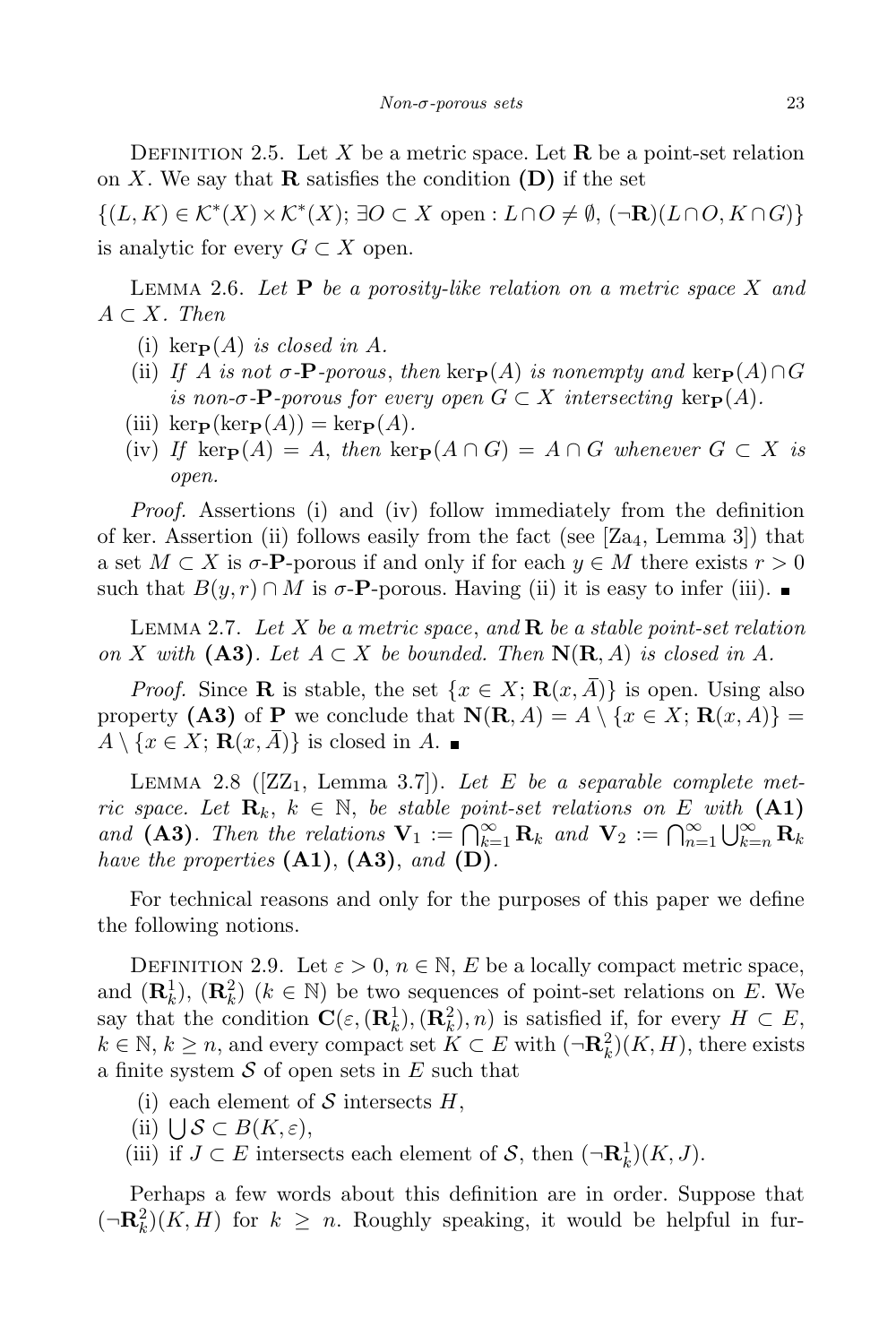ther constructions if we could replace H by a suitable set  $J \subset H$  so that  $(-\mathbf{R}_k^2)(K, J)$  for  $k \geq n$ . In the applications of interest, this is not possible in general. But if we know that  $\mathbf{C}(\varepsilon, (\mathbf{R}_k^1), (\mathbf{R}_k^2), n)$  holds, then we get  $(\neg \mathbf{R}_k^1)(K, J)$  (for  $k \geq n$  and any suitable J) and it makes the desired constructions still possible.

DEFINITION 2.10. Let  $\mathcal I$  be a  $\sigma$ -ideal of subsets of a locally compact metric space  $E$ . We say that  $\mathcal I$  is good if there exists a porosity-like relation **P** on E such that  $\mathcal I$  is the  $\sigma$ -ideal of all  $\sigma$ -**P**-porous sets and there exist a nonempty countable set  $\mathcal{E}$  and point-set relations  $\mathbf{R}_n^{\xi}$  on  $E, \xi \in \mathcal{E}, n \in \mathbb{N}$ , such that

- (G1)  $\mathbf{P} = \bigcup_{\xi \in \Xi} \mathbf{V}^{\xi}$ , where  $\mathbf{V}^{\xi} = \bigcap_{n=1}^{\infty} \bigcup_{k=n}^{\infty} \mathbf{R}_{k}^{\xi}$  $\frac{\varsigma}{k},$
- $(G2)$  $\zeta_n$  satisfies (A1), (A3), and is stable for every  $\xi \in \Xi$ ,  $n \in \mathbb{N}$ ,
- (G3) for every  $\varepsilon > 0$  and every  $\xi_1 \in \Xi$  there exist  $\xi_2 \in \Xi$  and  $n \in \mathbb{N}$ such that  $\mathbf{C}(\varepsilon, (\mathbf{R}_k^{\xi_1})$  $_{k}^{\xi_{1}}),(\mathbf{R}_{k}^{\xi_{2}}% )\in\mathbb{R}_{\Sigma_{k}}^{k}$  $\binom{52}{k}$ , *n*) holds.

The upper limit of  $\mathbf{R}_{k}^{\xi}$  $\mathcal{E}_k$ 's in (G1) is motivated by the fact that  $\langle q \rangle$ -porosity, symmetrical porosity, and some other types of porosity can be naturally expressed in this form (see Section 5). Condition  $(G3)$  is a type of condition which naturally appears in constructions of non-porous (or even non- $\sigma$ -porous sets). Simpler conditions of this type are e.g. (A5) from  $[ZZ_1]$  and that of  $[ZZ_2]$ , Definition 2.2].

Our aim is to prove that Question (Q) has an affirmative answer for  $\sigma$ -P-porosity if the  $\sigma$ -P-porous sets form a good  $\sigma$ -ideal. Since we have to prove several lemmas before the proof of the main result, we fix the meaning of the symbols E,  $\varrho$ , P,  $\Xi$ ,  $\mathbf{V}^{\xi}$ ,  $\mathbf{R}_n^{\xi}$ , and  $\xi^k$  in the rest of this section and in the next section.

SETTING 2.11. Let  $(E, \rho)$  be a fixed *compact* metric space, **P** be a fixed porosity-like relation on E,  $\Xi$  be a nonempty countable set,  $\mathbf{V}^{\xi}$ ,  $\xi \in \Xi$ , be fixed point-set relations on E, and  $\mathbf{R}_n^{\xi}$ ,  $\xi \in \Xi$ ,  $n \in \mathbb{N}$ , be fixed point-set relations on E such that  $(G1)$ – $(G3)$  are satisfied. Let  $\{\xi^k\}_{k=1}^{\infty}$  be a fixed sequence containing each element of  $\Xi$  infinitely many times.

Let  $\varepsilon > 0$ ,  $\xi_1, \xi_2 \in \Xi$ ,  $n \in \mathbb{N}$ . We employ the symbol  $\mathbf{C}(\varepsilon, \xi_1, \xi_2, n)$  to denote that the condition  $\mathbf{C}(\varepsilon, (\mathbf{R}_k^{\xi_1}))$  ${}^{\xi_1}_k), (\mathbf{R}^{\xi_2}_k$  $\binom{52}{k}$ , *n*) holds.

LEMMA 2.12. Let  $A \subset E$ . Suppose  $\mathbf{C}(\varepsilon, \xi_1, \xi_2, n)$ , and let B be a subset of E. Let  $x \in E$  be such that  $B(x,\varepsilon) \subset B$  and  $(\neg \mathbf{V}^{\xi_2})(x,A)$ . Then  $(\neg \mathbf{V}^{\xi_1})(x, A \cap B).$ 

*Proof.* There exists  $m \in \mathbb{N}$  such that  $m \geq n$  and  $(\neg \mathbf{R}^{\xi_2}_j)(x, A)$  for every  $j \geq m$ . Fix  $j \geq m$ . According to (G3) there exists a finite system S of open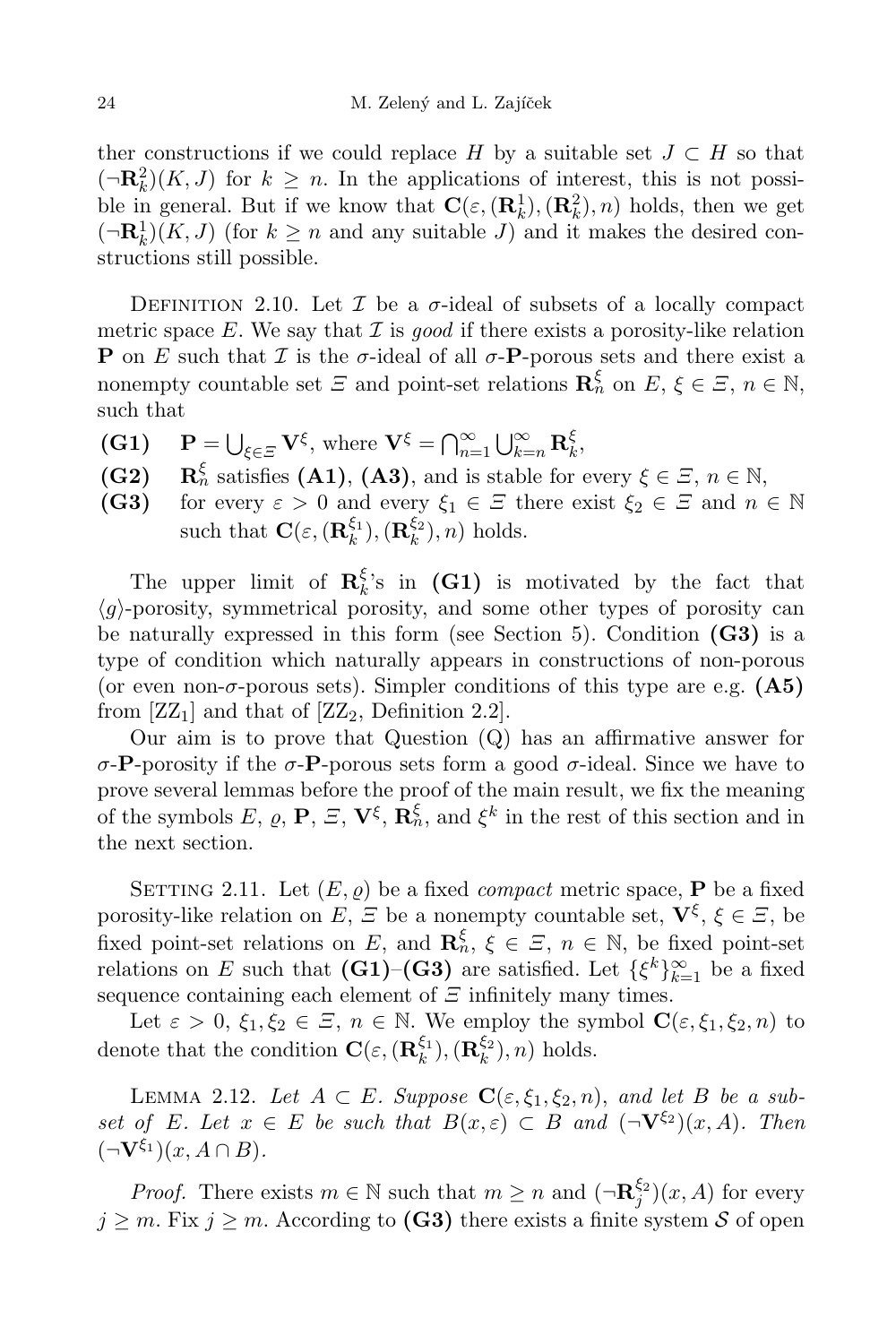sets such that

- each element of S intersects  $A$ ,
- $\bigcup \mathcal{S} \subset B(x,\varepsilon),$
- if  $J \subset E$  intersects each element of  $S$ , then  $(\neg \mathbf{R}_j^{\xi_1})(x, J)$ .

Since  $A \cap B$  intersects each element of S, we have  $(\neg \mathbf{R}_j^{\xi_1})(x, A \cap B)$ . Thus  $(\neg \mathbf{R}_j^{\xi_1})(x, A \cap B)$  for every  $j \geq m$  and, consequently,  $(\neg \mathbf{V}^{\xi_1})(x, A \cap B)$ .

Note that  $V^{\xi}$  need not be a porosity-like relation. However, the following lemma holds.

LEMMA 2.13. The relations  $V^{\xi}$  satisfy  $(A1)$ ,  $(A3)$ ,  $(D)$ , and  $P$  is necessarily a porosity-like relation.

*Proof.* Lemma 2.8,  $(G1)$ , and  $(G2)$  imply that  $V^{\xi}$ 's satisfy  $(A1)$ ,  $(A3)$ , (D), and P satisfies (A1) and (A3). We check (A2) for P. Let  $\varepsilon > 0$ ,  $x \in E$ , and  $A \subset E$  be such that  $\mathbf{P}(x, A \cap B(x, \varepsilon))$ . Then for some  $\xi_1 \in \Xi$  we have  $\mathbf{V}^{\xi_1}(x, A \cap B(x, \varepsilon))$ . Find  $\xi_2 \in \Xi$  and  $n \in \mathbb{N}$  with  $\mathbf{C}(\varepsilon, \xi_1, \xi_2, n)$ . Using Lemma 2.12 we obtain  $\mathbf{V}^{\xi_2}(x, A)$ .

DEFINITION 2.14. Let  $\mu \in \mathbb{N}^{\mathbb{N}}$ ,  $k \in \mathbb{N}$ , and  $s = (s(1), \ldots, s(k))$  be a finite sequence of elements of N. Then we define

$$
\mu(k) = k\text{th member of } \mu,
$$
  
\n $\mu|k = (\mu(1), ..., \mu(k)),$   
\n $s \diamond \mu = (s(1), ..., s(k), \mu(k+1), \mu(k+2), ...).$ 

Let us note that the next definition uses the sequence  $\{\xi^n\}$ , which has already been fixed in Setting 2.11.

DEFINITION 2.15. Let  $m, n, l \in \mathbb{N}$ ,  $A \subset E$ ,  $\mu \in \mathbb{N}^{\mathbb{N}}$ , and  $s = (s(1), \ldots)$  $\dots, s(m)$  be a finite sequence of natural numbers. Then we define

$$
g_l^n(A) = \ker_{\mathbf{P}} \Big( \bigcap_{j=l}^{\infty} \mathbf{N}(\mathbf{R}_j^{\xi^n}, A) \Big), \quad f_s(A) = g_{s(m)}^m \circ \cdots \circ g_{s(1)}^1(A).
$$

Let  $A \subset E$ ,  $B \subset E$ . Then the symbol  $B \xrightarrow{\mu} A$  stands for  $B \subset \bigcap_{k=1}^{\infty} f_{\mu|k}(A)$ .

Observe that  $g_l^n(A) \subset A$  by the definition of ker and  $\mathbf{N}(\mathbf{R}, A)$  (Definition 2.4).

DEFINITION 2.16. Let  $\mu, \nu \in \mathbb{N}^{\mathbb{N}}$ . Then the symbol  $\mu \leq \nu$  means that  $\mu(k) \leq \nu(k)$  for every  $k \in \mathbb{N}$ .

The next observations are easy to prove.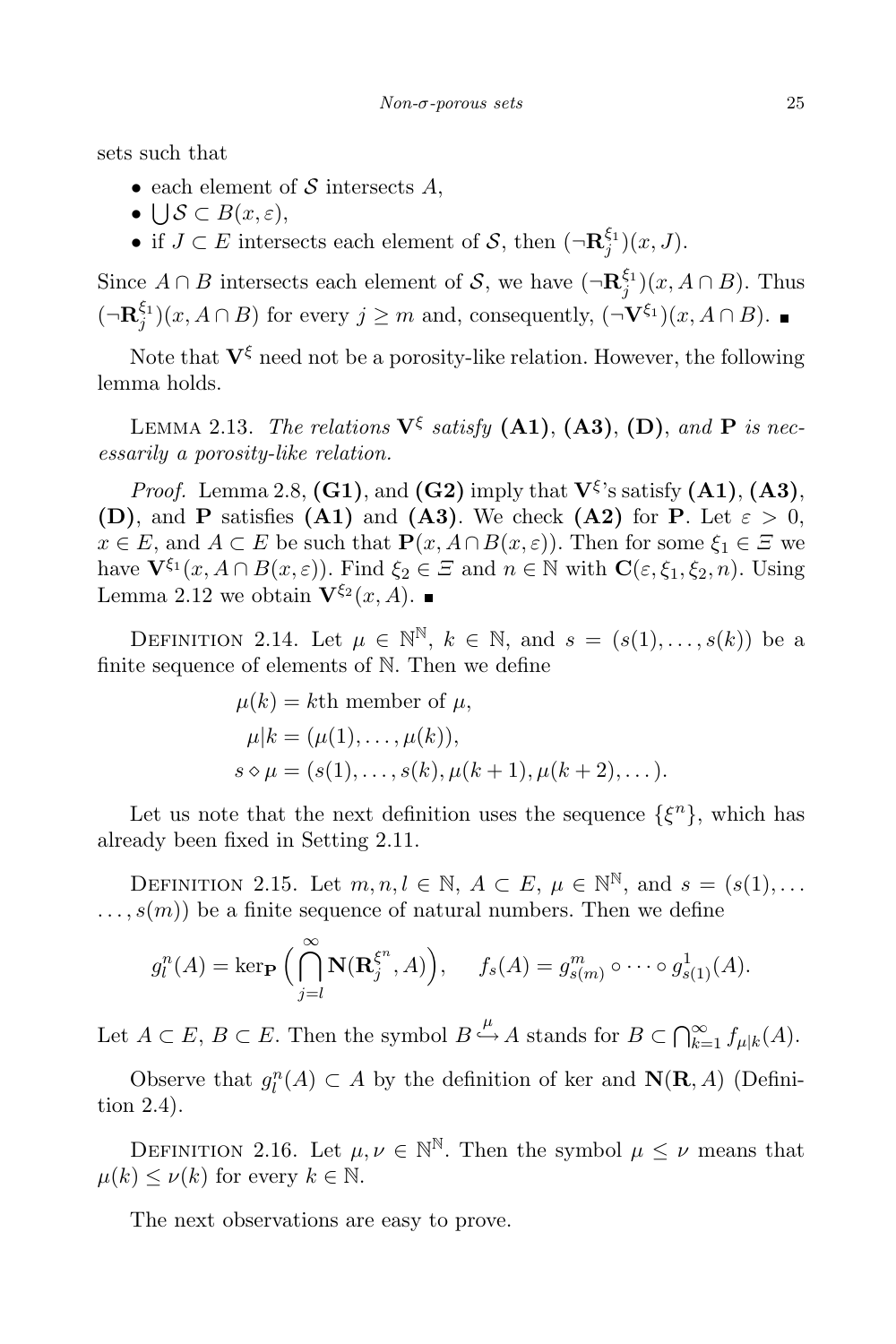- OBSERVATION 2.17. (i) Let  $s$  be a finite sequence of natural numbers,  $\tau \in \mathbb{N}^{\mathbb{N}},$  and A, B be subsets of E such that  $A \xrightarrow{\tau} f_s(B)$ . Then  $A \stackrel{s \diamond \tau}{\hookrightarrow} B$ .
- (ii) Let  $\tau \in \mathbb{N}^{\mathbb{N}}$  and A, B be subsets of E such that  $A \xrightarrow{\tau} B$ . If  $\nu \in \mathbb{N}^{\mathbb{N}}$ and  $\tau \leq \nu$ , then  $A \xrightarrow{\nu} B$ .

DEFINITION 2.18. We will define systems  $\mathcal{C}_{\alpha}$ ,  $\alpha \leq \omega_1$ , of nonempty compact subsets of E inductively. We put  $C_0 = \mathcal{K}^*(E)$ . The system  $\mathcal{C}_{\alpha}$ ,  $0 < \alpha \leq \omega_1$ , is defined by

$$
K \in \mathcal{C}_{\alpha} \iff (K \in \mathcal{K}^*(E) \& (\forall \beta < \alpha \ \forall \xi \in \Xi
$$
\n
$$
\forall B \subset E \text{ open}, K \cap B \neq \emptyset \ \exists L \in \mathcal{C}_{\beta} : L \subset K \cap B, (\neg \mathbf{V}^{\xi})(L, K \cap B))).
$$

The last definition enables us to define a rank needed for an application of the overspill method (via Lemma 2.24). Note that we do not know whether it is a coanalytic rank. However, we will not need this information.

DEFINITION 2.19. Let  $K \in \mathcal{K}^*(E)$ . Then  $\text{rk}(K) = \sup\{\alpha; K \in \mathcal{C}_\alpha\}.$ 

REMARK 2.20. It is not difficult to see that  $rk(K) \geq \alpha$  if and only if  $K \in \mathcal{C}_{\alpha}$  and thus  $\text{rk}(K) = \max\{\alpha: K \in \mathcal{C}_{\alpha}\}.$ 

The next lemma follows directly from the above definition.

LEMMA 2.21. Let  $\alpha \leq \omega_1$ . Let  $\mathcal{K} \subset \mathcal{K}^*(E)$ ,  $\mathcal{K} \neq \emptyset$  and  $\text{rk}(K) \geq \alpha$  for each  $K \in \mathcal{K}$ . Then  $\text{rk}(\overline{\bigcup \mathcal{K}}) \geq \alpha$ .

- LEMMA 2.22. (i) Let  $K \in \mathcal{K}^*(E)$ ,  $\text{rk}(K) \geq \alpha$ . If G is an open set intersecting K, then there exists  $F \in \mathcal{K}^*(E)$  with  $F \subset K \cap G$  and  $rk(F) \geq \alpha$ .
- (ii) Let  $\{\alpha_i\}_{i=1}^{\infty}$  be a nondecreasing sequence of countable ordinals and  $\lim_{i \to i} (\alpha_i + 1) = \alpha$ . Let  $K_i \in \mathcal{K}^*(E)$ ,  $i \in \mathbb{N}$ , be such that  $\text{rk}(K_i)$  $\geq \alpha_i, \; (\neg \mathbf{V}^{\xi^i})(K_i, K_{i+1}), \; \text{and} \; K_i \subset K_{i+1} \; \text{for every} \; i \; \in \; \mathbb{N}.$  Then  $\operatorname{rk}(\overline{\bigcup_{i=1}^{\infty} K_i}) \geq \alpha.$

*Proof.* (i) Find an open set H intersecting K with  $\overline{H} \subset G$ . Put  $F =$  $\overline{K \cap H}$ . We have  $F \subset K \cap G$ .

Let  $\beta < \alpha, \xi \in \Xi$ , and  $B \subset E$  be an open set intersecting F. Then  $K \cap H \cap B \neq \emptyset$  and, consequently, there exists  $L \in \mathcal{C}_{\beta}$  such that  $L \subset$  $K \cap H \cap B \subset F \cap B$  and  $(\neg \mathbf{V}^{\xi})(L, K \cap H \cap B)$ . Since  $\mathbf{V}^{\xi}$  satisfies (A1) by Lemma 2.13, we have  $(\neg \mathbf{V}^{\xi})(L, F \cap B)$ . Thus  $\text{rk}(F) \ge \alpha$ .

(ii) Define  $K = \overline{\bigcup_{i=1}^{\infty} K_i}$ . Let  $\beta < \alpha$ ,  $\xi_1 \in \Xi$ , and B be an open set intersecting K. We find  $i \in \mathbb{N}$  such that  $K_i \cap B \neq \emptyset$  and  $rk(K_i) \geq \beta$ . According to (i) there exists  $L \in \mathcal{K}^*(E)$  such that  $\text{rk}(L) \geq \beta$  and  $L \subset K_i \cap B$ . Find  $\varepsilon > 0$  with  $dist(L, E \setminus B) > \varepsilon$ . There exist  $\xi_2 \in \Xi$  and  $n \in \mathbb{N}$  with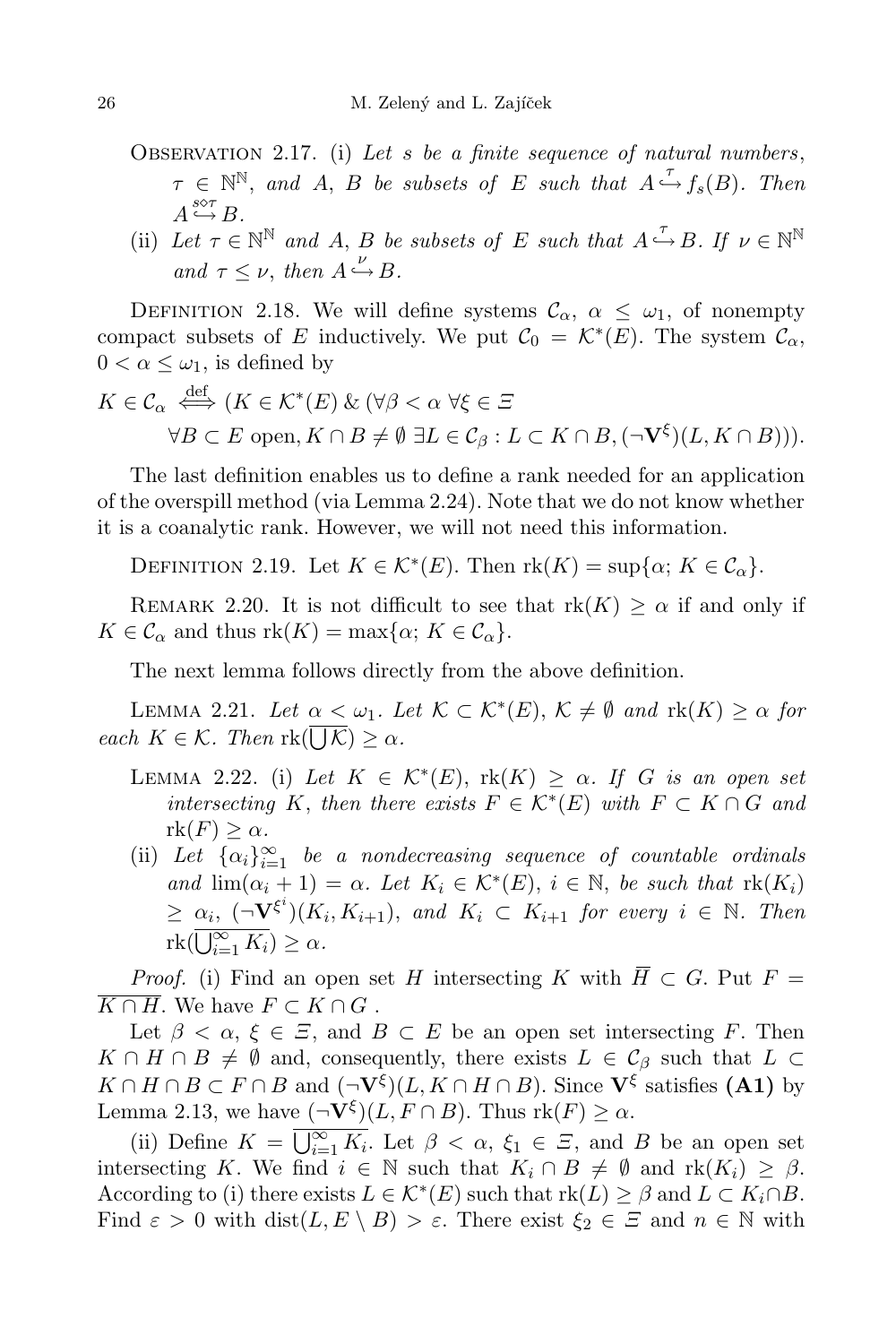$\mathbf{C}(\varepsilon,\xi_1,\xi_2,n)$ . For some  $j \geq i$  we have  $(\neg \mathbf{V}^{\xi_2})(K_i,K_{i+1})$ . We also have  $L \subset K_i \subset K_j \subset K_{j+1} \subset K$ . Now  $(\mathbf{A1})$  for  $\mathbf{V}^{\xi}$ 's implies  $(\neg \mathbf{V}^{\xi_2})(L, K)$ , and so Lemma 2.12 gives  $(\neg \mathbf{V}^{\xi_1})(L, K \cap B)$ . This shows that  $\text{rk}(K) \geq \alpha$ .

LEMMA 2.23. Let  $\mathcal G$  be an analytic subset of  $\mathcal K^*(E)$  with

$$
\sup\{\text{rk}(K); K \in \mathcal{G}\} = \omega_1.
$$

Then G contains a non- $\sigma$ -P-porous set.

The previous lemma follows immediately from Lemma 2.13 and from the next basic lemma of  $[ZZ_1]$ .

LEMMA 2.24 ( $[ZZ_1, \text{ Lemma 5.2}]$ ). Let X be a separable locally compact metric space and  $\Xi$  be a nonempty countable set. Let  $\mathbf{Q} = \bigcup_{\xi \in \Xi} \mathbf{W}^{\xi}$  be a porosity-like relation on X, where each  $\mathbf{W}^{\xi}$  satisfies  $(\mathbf{A1}), (\mathbf{A3}),$  and  $(\mathbf{D}).$ Let  $\mathop{\text{rk}}$  be the rank corresponding to the relations  $\mathbf{W}^{\xi}$ , i.e., the one we obtain by replacing  $V^{\xi}$  by  $W^{\xi}$  in Definitions 2.18 and 2.19. Let G be an analytic subset of  $\mathcal{K}^*(X)$  with  $\sup\{\text{rk}(K); K \in \mathcal{G}\} = \omega_1$ . Then  $\mathcal G$  contains a non- $\sigma$ -Q-porous set.

### 3. Inscribing into a  $G_{\delta}$  set

LEMMA 3.1. Let  $G \subset E$  be a  $G_{\delta}$  set with  $\text{ker}_{\mathbf{P}}(G) = G \neq \emptyset$ . Then there  $\text{exist } \mu \in \mathbb{N}^{\mathbb{N}} \text{ and } x \in G \text{ such that } \{x\} \stackrel{\mu}{\hookrightarrow} G.$ 

*Proof.* First observe that if  $A \subset E$  is not  $\sigma$ -**P**-porous, then for every  $n \in \mathbb{N}$  there exists  $m \in \mathbb{N}$  such that  $g_m^n(A)$  is not  $\sigma$ -**P**-porous. Indeed, the set

$$
T := A \setminus \bigcup_{p=1}^{\infty} \bigcap_{j=p}^{\infty} \mathbf{N}(\mathbf{R}_j^{\xi^n}, A)
$$

is P-porous, since  ${\bf V}^{\xi^n}(T,T)$ . Thus  $\bigcup_{p=1}^\infty \bigcap_{j=p}^\infty {\bf N}({\bf R}_j^{\xi^n})$  $\mathcal{F}_j^{\varsigma}$ , A) is non- $\sigma$ -**P**-porous. Hence we can find  $m \in \mathbb{N}$  such that  $\bigcap_{j=m}^{\infty} \mathbf{N}(\mathbf{R}_j^{\xi^n})$  $\mathcal{F}_j^{\varsigma}$ , A) is non- $\sigma$ -**P**-porous. Now Lemma 2.6(ii) shows that  $g_m^n(A)$  is non- $\sigma$ - $\mathbf{P}$ -porous.

Let  $\tau$  be a complete metric on G equivalent to  $\varrho$  on G. We will find a sequence  ${k_n}_{n=1}^{\infty}$  of natural numbers and a sequence  ${H_n}_{n=0}^{\infty}$  of closed sets in  $(G, \tau)$  such that  $H_0 = G$  and for every  $n \in \mathbb{N}$  we have

- diam<sub> $\tau$ </sub>  $H_n < 1/n$ ,
- $H_n \subset g_{k_n}^n(H_{n-1}),$
- $H_n$  is non- $\sigma$ -**P**-porous.

Suppose that we have defined  $H_n$  and  $k_n$ . Then there exists  $k_{n+1} \in \mathbb{N}$ such that  $g_{k_n+1}^{n+1}$  $\binom{n+1}{k_{n+1}}(H_n)$  is non- $\sigma$ -**P**-porous. The set  $g_{k_{n+1}}^{n+1}$  $_{k_{n+1}}^{n+1}(H_n)$  is closed in  $H_n$  by Lemmas 2.6(i) and 2.7. Therefore  $g_{k_n}^{n+1}$  $\binom{n+1}{k_{n+1}}(H_n)$  is closed also in  $(G,\tau)$ . Take an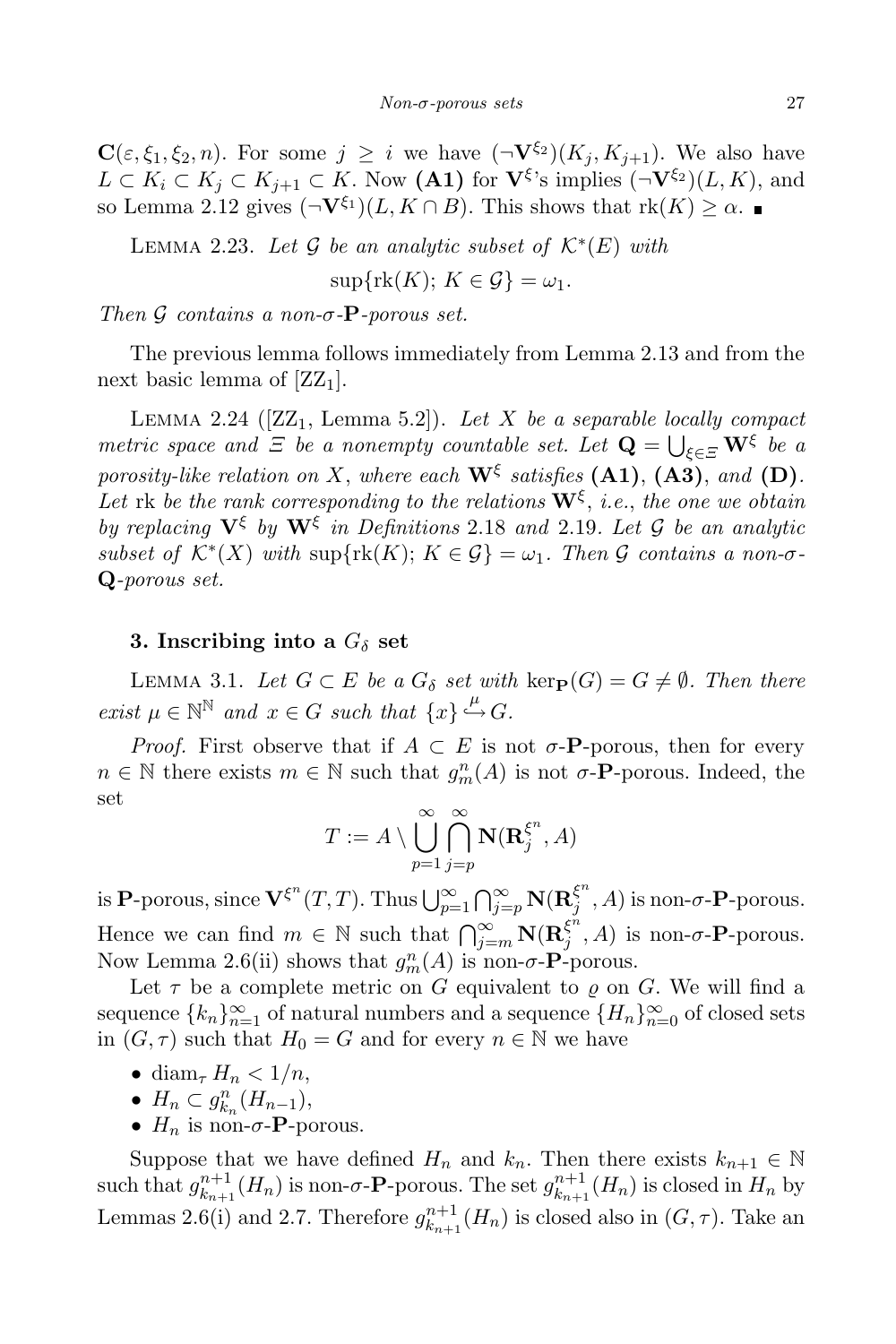open ball B in  $(G, \tau)$  with  $\text{diam}_{\tau} B < 1/(n+1)$  intersecting  $g_{k_{n+1}}^{n+1}$  $\binom{n+1}{k_{n+1}}(H_n)$  and put  $H_{n+1} = g_{k_{n+1}}^{n+1}$  $k_{n+1}^{n+1}(H_n) \cap \overline{B}^{(G,\tau)}$ . Using Lemma 2.6(ii) we deduce that  $H_{n+1}$ is non- $\sigma$ -**P**-porous. This finishes the construction of the desired sequences.

We have  $\bigcap_{n=1}^{\infty} H_n = \{x\}$ . Putting  $\mu = \{k_n\}_{n=1}^{\infty}$  we obtain  $\{x\} \stackrel{\mu}{\hookrightarrow} G$ .

Roughly speaking, our aim is to show that inside a  $G_{\delta}$  non- $\sigma$ -P-porous set one can find a compact set with arbitrarily large countable rank. Having this we can apply Lemma 2.23. We use transfinite induction on the rank. The precise assertion is formulated in the next lemma. The previous lemma in fact verifies the first step of the induction, and Lemmas 3.3 and 3.4 help us to prove the general induction step.

LEMMA 3.2. Let  $\alpha$  be an ordinal number with  $\alpha < \omega_1$ . Let  $G \subset E$  be a  $G_{\delta}$  set with  $\text{ker}_{\mathbf{P}}(G) = G \neq \emptyset$ . Then there exist  $K \in \mathcal{K}^{*}(E)$  and  $\mu \in \mathbb{N}^{\mathbb{N}}$ such that  $K \xrightarrow{\mu} G$  and  $\text{rk}(K) \geq \alpha$ .

Lemma 3.3. Assume that the assertion of Lemma 3.2 holds for an ordinal number  $\alpha < \omega_1$ . Let

- $\bullet \varepsilon > 0$ ,
- $n, k \in \mathbb{N}, n < k$ ,
- $\mu \in \mathbb{N}^{\mathbb{N}}, m \in \mathbb{N}$  and  $\xi \in \Xi$  be such that  $\mu(k) \leq m$  and  $\mathbf{C}(\varepsilon, \xi, \xi^k, m)$ ,
- $F \subset \{j \in \mathbb{N}; j \geq m\}$  be a finite set,
- $G \subset E$  be a  $G_{\delta}$  set with  $\text{ker}_{\mathbf{P}}(G) = G \neq \emptyset$ ,
- $K \in \mathcal{K}^*(E)$  and  $K \xrightarrow{\mu} G$ .

Then there exist  $L \in \mathcal{K}^*(E)$  and  $\nu \in \mathbb{N}^{\mathbb{N}}$  such that

- (a)  $\mu|n = \nu|n$ , (b)  $K \cup L \xrightarrow{\nu} G$ ,
- (c) for every  $p \in F$  we have  $(\neg \mathbf{R}_p^{\xi})(K, L)$ ,
- (d)  $rk(L) \geq \alpha$ ,
- (e)  $h(L, K) < \varepsilon$ .

*Proof.* Since  $K \xrightarrow{\mu} G$  and  $k > n$ , we have  $K \subset f_{\mu|k}(G) \subset g_{\mu(k)}^k(f_{\mu|n}(G)).$ Thus  $\left(\neg \mathbf{R}_{p}^{\xi^{k}}\right)(K, f_{\mu|n}(G))$  for every  $p \in \mathbb{N}$  with  $p \geq \mu(k)$ . Using the condition  $\mathbf{C}(\varepsilon,\xi,\xi^k,m)$  we find for every  $p \in F$  a finite system  $\mathcal{S}_p$  of open sets such that

- (i) each element of  $S_p$  intersects  $f_{\mu|n}(G)$ ,
- (ii)  $\bigcup \mathcal{S}_p \subset B(K,\varepsilon),$
- (iii) if  $J \subset E$  intersects each element of  $\mathcal{S}_p$ , then  $(\neg \mathbf{R}_p^{\xi})(K, J)$ .

Adding finitely many appropriate open sets to the system  $S_p$ , if necessary, we may suppose that  $\mathcal{S}_p$  also satisfies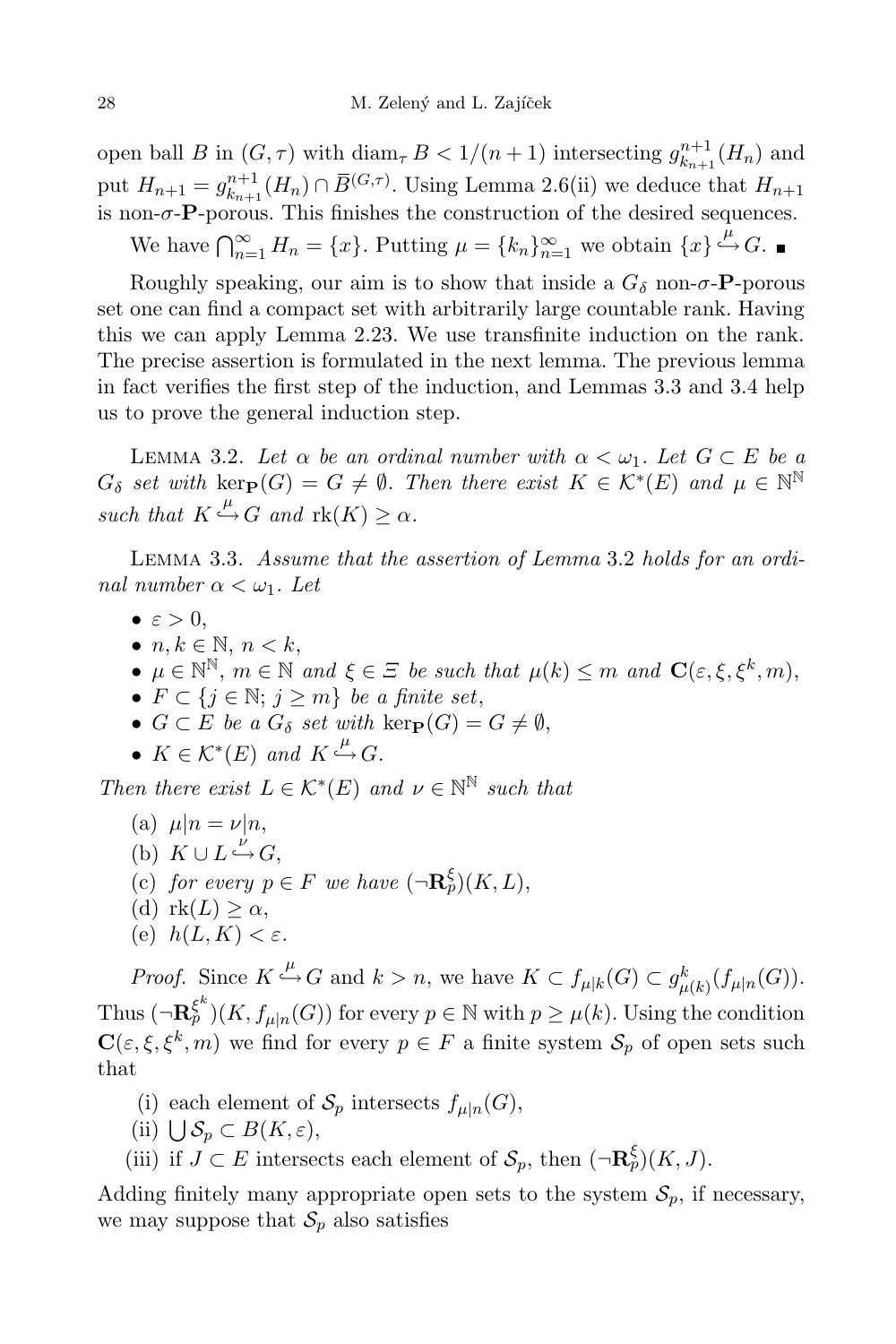(iv) if  $J \subset B(K, \varepsilon)$  is a compact set intersecting each element of  $S_p$ , then  $h(J, K) < \varepsilon$ .

Indeed, it is sufficient to add to  $S_p$  the sets of a finite system  $\mathcal Z$  of open balls with radii less than  $\varepsilon/2$  such that each ball from  $\mathcal Z$  intersects K and  $K \subset \bigcup \mathcal{Z}$ .

Put  $S = \bigcup_{p \in F} S_p$ . We know that  $f_{\mu|n}(G)$  is a  $G_{\delta}$  set (according to Lemmas 2.6(i) and 2.7) with kerp $(f_{\mu|n}(G)) = f_{\mu|n}(G) \neq \emptyset$  (Lemma 2.6(iii)). Thus ker $_{\mathbf{P}}(f_{\mu|n}(G) \cap S) = f_{\mu|n}(G) \cap S \neq \emptyset$  for every  $S \in \mathcal{S}$  (Lemma 2.6(iv)). Since we assume that the assertion of Lemma 3.2 holds for  $\alpha$ , we can find for every  $S \in \mathcal{S}$  a nonempty compact set  $K_S$  and  $\nu_S \in \mathbb{N}^{\mathbb{N}}$  such that  $K_S \stackrel{\nu_S}{\hookrightarrow} f_{\mu|n}(G) \cap S$  and  $\text{rk}(K_S) \geq \alpha$ . According to Observation 2.17(i) we have  $K_S \stackrel{\mu|n \circ \nu_S}{\hookrightarrow} G$  for every  $S \in \mathcal{S}$ . We choose  $\nu \in \mathbb{N}^{\mathbb{N}}$  so that  $\mu|n = \nu|n$ ,  $\mu \leq \nu$ , and  $\mu | n \diamond \nu_S \leq \nu$  for every  $S \in \mathcal{S}$ . The desired L is defined by  $L := \bigcup \{ K_S ; S \in \mathcal{S} \}.$ 

Properties (a) and (e) are obviously satisfied. Property (b) follows from the definition of  $\nu$  and Observation 2.17(ii), (c) follows from (iii), and (d) is a consequence of Lemma 2.21.

Lemma 3.4. Assume that the assertion of Lemma 3.2 holds for an ordinal number  $\alpha < \omega_1$ . Let

- $\bullet \varepsilon > 0$ .
- $\bullet$   $n \in \mathbb{N}$ ,
- $\mu \in \mathbb{N}^{\mathbb{N}}, \xi \in \Xi$ ,
- $G \subset E$  be a  $G_{\delta}$  set with kerp $(G) = G \neq \emptyset$ ,
- $K \in \mathcal{K}^*(E)$  and  $K \xrightarrow{\mu} G$ .

Then there exist  $L \in \mathcal{K}^*(E)$  and  $\nu \in \mathbb{N}^{\mathbb{N}}$  such that

(a)  $\mu|n = \nu|n$ , (b)  $L \xrightarrow{\nu} G$ , (c)  $(\neg \mathbf{V}^{\xi})(K,L),$ (d)  $rk(L) \geq \alpha$ , (e)  $K \subset L \subset B(K,\varepsilon)$ .

*Proof.* Using (G3) and the definition of the sequence  $\{\xi^k\}_{k=1}^{\infty}$  we find sequences  $\{k_i\}_{i=1}^{\infty}$ ,  $\{n_i\}_{i=1}^{\infty}$  of natural numbers such that

- $\bullet \ \mathbf{C}(\varepsilon/i, \xi, \xi^{k_i}, n_i),$
- $k_i > n+i$ ,
- $\mu(k_i) \leq n_i$ ,
- $\{n_i\}_{i=1}^{\infty}$  is an increasing sequence.

Put  $F_i = \{ j \in \mathbb{N}; n_i \le j < n_{i+1} \}, i \in \mathbb{N}.$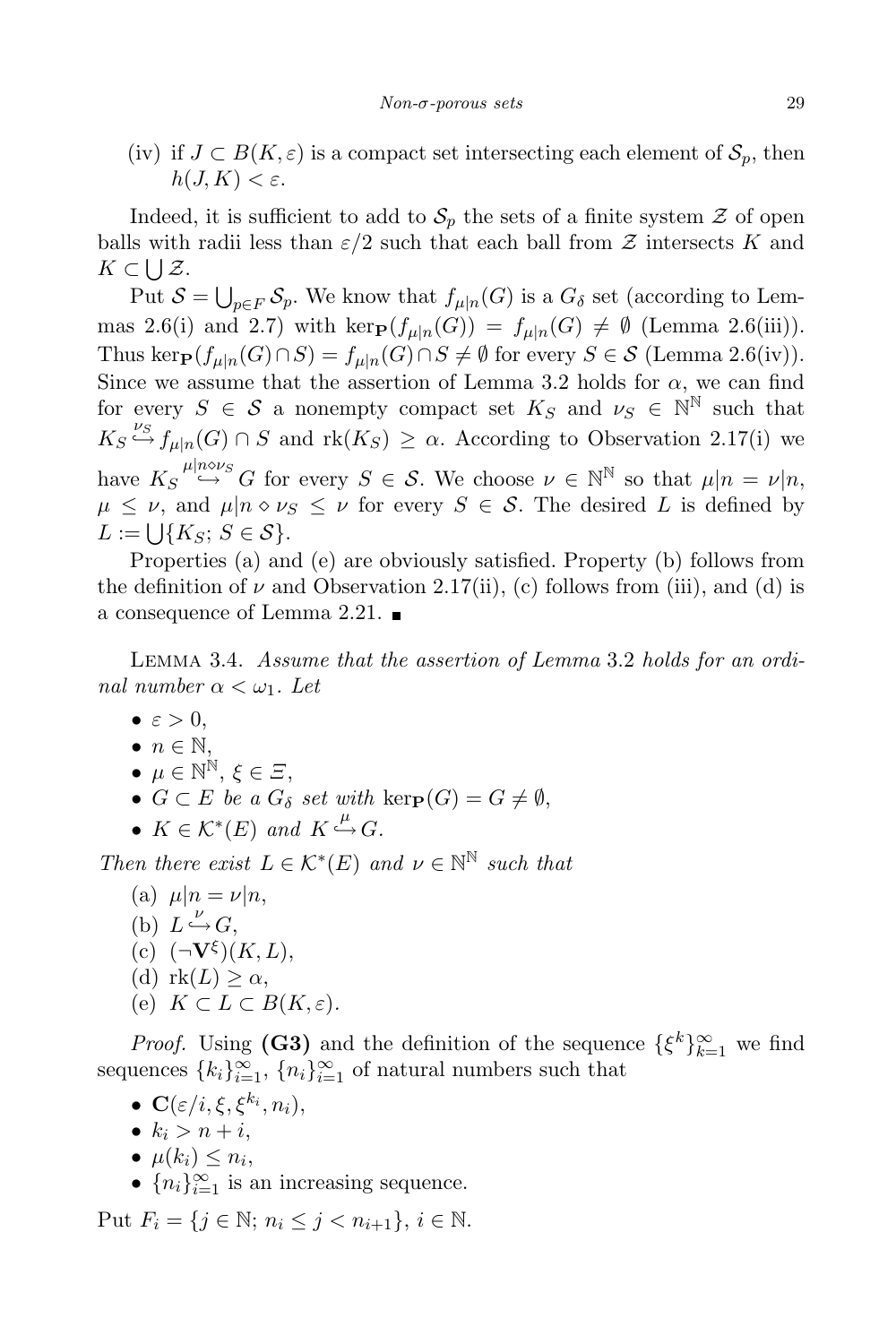Using Lemma 3.3 we find for every  $i \in \mathbb{N}$  a set  $L_i \in \mathcal{K}^*(E)$  and  $\nu_i \in \mathbb{N}^{\mathbb{N}}$ such that

(1)  $\mu|(n+i) = \nu_i|(n+i),$ (2)  $K \cup L_i \stackrel{\nu_i}{\hookrightarrow} G,$ (3) for every  $p \in F_i$  we have  $(\neg \mathbf{R}_p^{\xi})(K, L_i)$ , (4)  $rk(L_i) \geq \alpha$ ,

(5)  $h(L_i, K) < \varepsilon/i$ .

Put  $L := K \cup \bigcup_{i=1}^{\infty} L_i$ . Since  $\lim_{i \to \infty} \varepsilon/i = 0$ , we see that L is a compact set (Lemma 2.3(ii)). Because of (1) we can find  $\nu \in \mathbb{N}^{\mathbb{N}}$  such that  $\mu | n = \nu | n$ and  $\nu_i \leq \nu$  for every  $i \in \mathbb{N}$ . Thus condition (a) clearly holds. We now verify  $(b)–(e).$ 

(b) follows from (2), Observation 2.17(ii), and the definition of  $\nu$ .

(c) If  $p \geq n_1$ , then there is  $i \in \mathbb{N}$  with  $p \in F_i$  and  $(\neg \mathbf{R}_p^{\xi})(K, L_i)$ . Thus  $(\neg \mathbf{R}_p^{\xi})(K, L)$ . This implies  $(\neg \mathbf{V}^{\xi})(K, L)$ .

(d) follows from Lemma 2.21 since  $L = \overline{\bigcup\{L_i; i \in \mathbb{N}\}}$  according to (5), and (e) clearly follows from the definition of L and  $(5)$ .

Proof of Lemma 3.2. We proceed by transfinite induction over countable ordinals.

CASE  $\alpha = 0$ . According to Lemma 3.1 there exist  $\mu \in \mathbb{N}^{\mathbb{N}}$  and  $x \in E$ with  $\{x\} \stackrel{\mu}{\hookrightarrow} G$ . We put  $K = \{x\}$  and we are done.

CASE  $\alpha > 0$ . Suppose that the assertion holds for every  $\beta < \alpha$ . Find a nondecreasing sequence  $\{\alpha_q\}_{q=1}^{\infty}$  of ordinal numbers such that  $\alpha_q < \alpha$ ,  $q \in \mathbb{N}$ , and  $\lim_{\alpha q} ( \alpha_q + 1 ) = \alpha$ .

Now we will construct a sequence  $\{\mu_q\}_{q=1}^{\infty}$  of elements of  $\mathbb{N}^{\mathbb{N}}$  and a sequence  ${K_q}_{q=1}^{\infty}$  of elements of  $\mathcal{K}^*(E)$  such that for every  $q \in \mathbb{N}$  we have

- (1)  $\mu_{q+1}|q = \mu_q|q,$
- (2)  $K_q \stackrel{\mu_q}{\hookrightarrow} G$ ,
- (3)  $(\neg \mathbf{V}^{\xi^q})(K_q, K_{q+1}),$
- (4)  $rk(K_q) \geq \alpha_q$ ,
- (5) there is a complete metric  $h_q$  on  $\mathcal{K}(f_{\mu_q|q}(G))$  equivalent to the Hausdorff metric such that  $h_q(K_j, K_{j+1}) \leq 2^{-j}$  for every  $j \in \mathbb{N}, j \geq q$ ,
- (6)  $K_q \subset K_{q+1}$ .

By the induction hypothesis there exist  $K_1$  and  $\mu_1$  satisfying (2) and (4) for  $q = 1$ . Since  $f_{\mu_1|1}(G)$  is a  $G_{\delta}$  subset of E,  $\mathcal{K}(f_{\mu_1|1}(G))$  is a  $G_{\delta}$  subset of  $\mathcal{K}(E)$  (Lemma 2.3(iii)). We find a complete metric  $h_1$  on  $\mathcal{K}(f_{\mu_1|1}(G))$ equivalent to the Hausdorff metric. Now assume that we have constructed  $K_1, \ldots, K_m, \mu_1, \ldots, \mu_m$ , and metrics  $h_1, \ldots, h_m$ .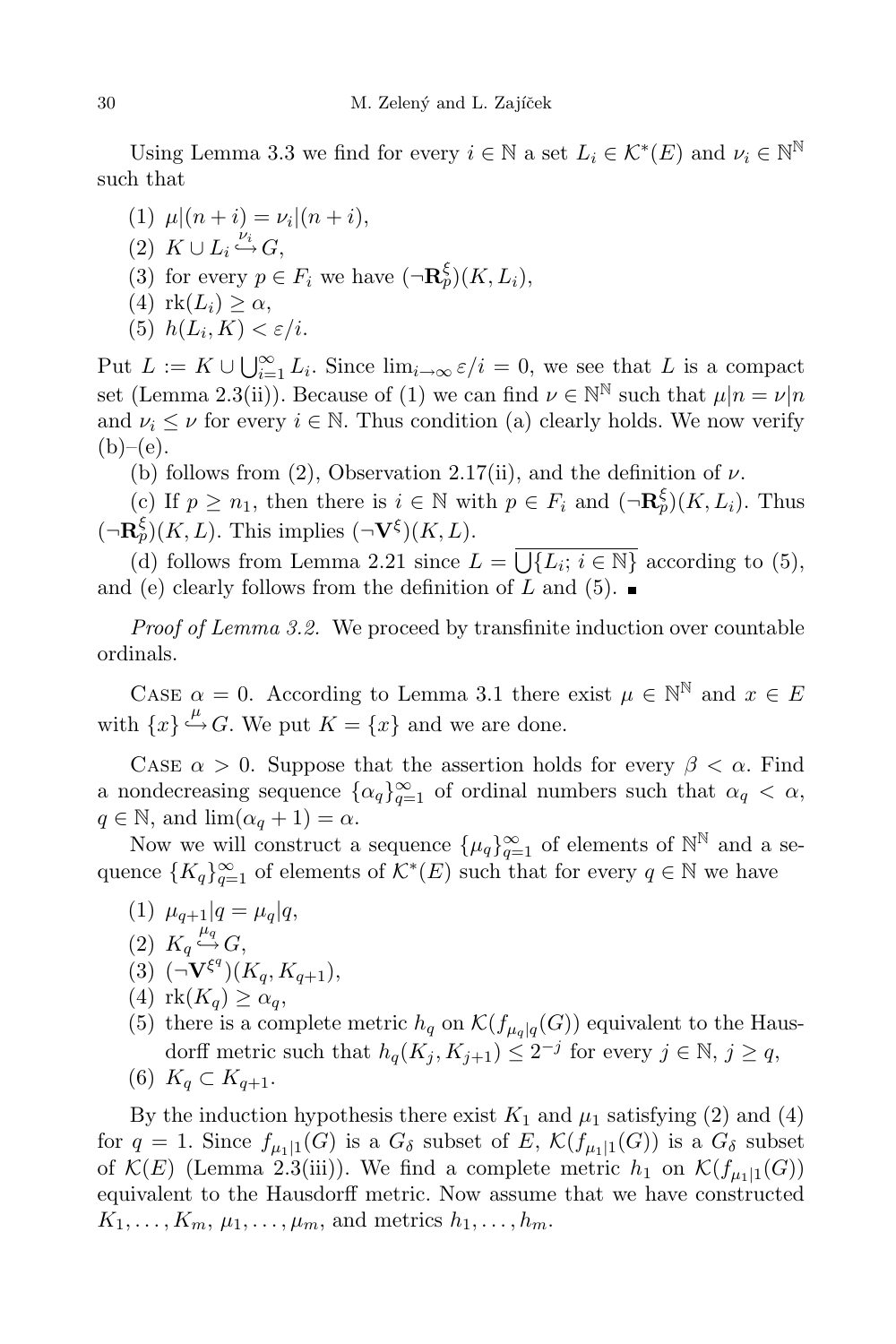We have  $f_{\mu_m|m}(G) \subset f_{\mu_{m-1}|m-1}(G) \subset \cdots \subset f_{\mu_1|1}(G)$ . Thus  $K_m \subset$  $f_{\mu_i|i}(G)$  for every  $i \leq m$ . We find  $\varepsilon > 0$  so small that if a compact  $C \subset$  $f_{\mu_m|m}(G)$  satisfies  $C \subset B(K_m, \varepsilon)$ , then  $h_i(K_m, K_m \cup C) \leq 2^{-m}$  for every  $i \leq m$ .

Using Lemma 3.4 for this  $\varepsilon$  and  $\alpha := \alpha_{m+1}, n := m, \mu := \mu_m, \xi := \xi^m$ ,  $G := G, K := K_m$  we obtain  $K_{m+1} \in \mathcal{K}^*(E)$  and  $\mu_{m+1} \in \mathbb{N}^{\mathbb{N}}$  such that

- $\mu_{m+1}|m = \mu_m|m,$
- $K_{m+1} \stackrel{\mu_{m+1}}{\hookrightarrow} G,$
- $\bullet$   $(\neg \mathbf{V}^{\xi^m})(K_m, K_{m+1}),$
- $rk(K_{m+1}) \geq \alpha_{m+1},$
- $K_m \subset K_{m+1} \subset B(K_m, \varepsilon)$ .

We finish the construction of the desired sequences by choosing a complete metric  $h_{m+1}$  on  $\mathcal{K}(f_{\mu_{m+1}|m+1}(G))$  which is equivalent to the Hausdorff metric on  $\mathcal{K}(f_{\mu_{m+1}|m+1}(G))$ . The desired K and  $\mu$  are defined by

$$
K = \bigcup_{q=1}^{\infty} K_q, \quad \mu(m) = \mu_m(m), \quad m \in \mathbb{N}.
$$

Let  $q \in \mathbb{N}$ . Using (5) we infer that  $\{K_p\}_{p=q}^{\infty}$  is a Cauchy sequence in  $(\mathcal{K}(f_{\mu|q}(G)), h_q)$ . Thus  $\{K_p\}_{p=q}^{\infty}$  converges to some  $K^*$  in  $(\mathcal{K}(f_{\mu|q}(G)), h_q)$ . Since the Hausdorff metric on  $\mathcal{K}(f_{\mu|q}(G))$  is equivalent to  $h_q$ , it follows that  ${K_p}_{p=q}$  converges to  $K^*$  with respect to the Hausdorff metric. Lemma 2.3(i) shows that  $K^* = K$ . Thus  $K \subset f_{\mu|q}(G)$  for every  $q \in \mathbb{N}$  and therefore  $K \stackrel{\mu}{\hookrightarrow} G.$ 

Finally, we have  $rk(K) \ge \alpha$  by Lemma 2.22(ii).

LEMMA 3.5. Let  $G \subset E$  be a  $G_{\delta}$  non- $\sigma$ -**P**-porous set. Then there exists a non- $\sigma$ - $P$ -porous compact subset of G.

*Proof.* Put  $H = \text{ker}_{\mathbf{P}}(G)$ . Then H is a nonempty  $G_{\delta}$  set with  $\text{ker}_{\mathbf{P}}(H)$  $=$  H (Lemma 2.6(i)–(iii)). According to Lemma 3.2 we have

$$
\sup\{\operatorname{rk}(K); \, K\in \mathcal{K}^{\star}(H)\}=\omega_1.
$$

The set  $\mathcal{K}^*(H)$  is a  $G_{\delta}$  subset of  $\mathcal{K}^*(E)$  and so Lemma 2.23 implies that H contains a non- $\sigma$ -P-porous compact set.

4. Inscribing into an analytic set. Let  $(E,\varrho),$   ${\bf P},$   $\varXi,$   ${\bf R}_n^{\xi},$   ${\bf V}^{\xi},$  and  $\xi^k$ be as in Setting 2.11. Let  $C = 2^{\mathbb{N}}$  be the Cantor set and let  $\varrho_0$  be a metric on C giving the product topology on C.

Let  $\mathcal{O}_n$ ,  $n \in \mathbb{N}$ , be finite systems of pairwise disjoint clopen sets in C such that for every  $n \in \mathbb{N}$  we have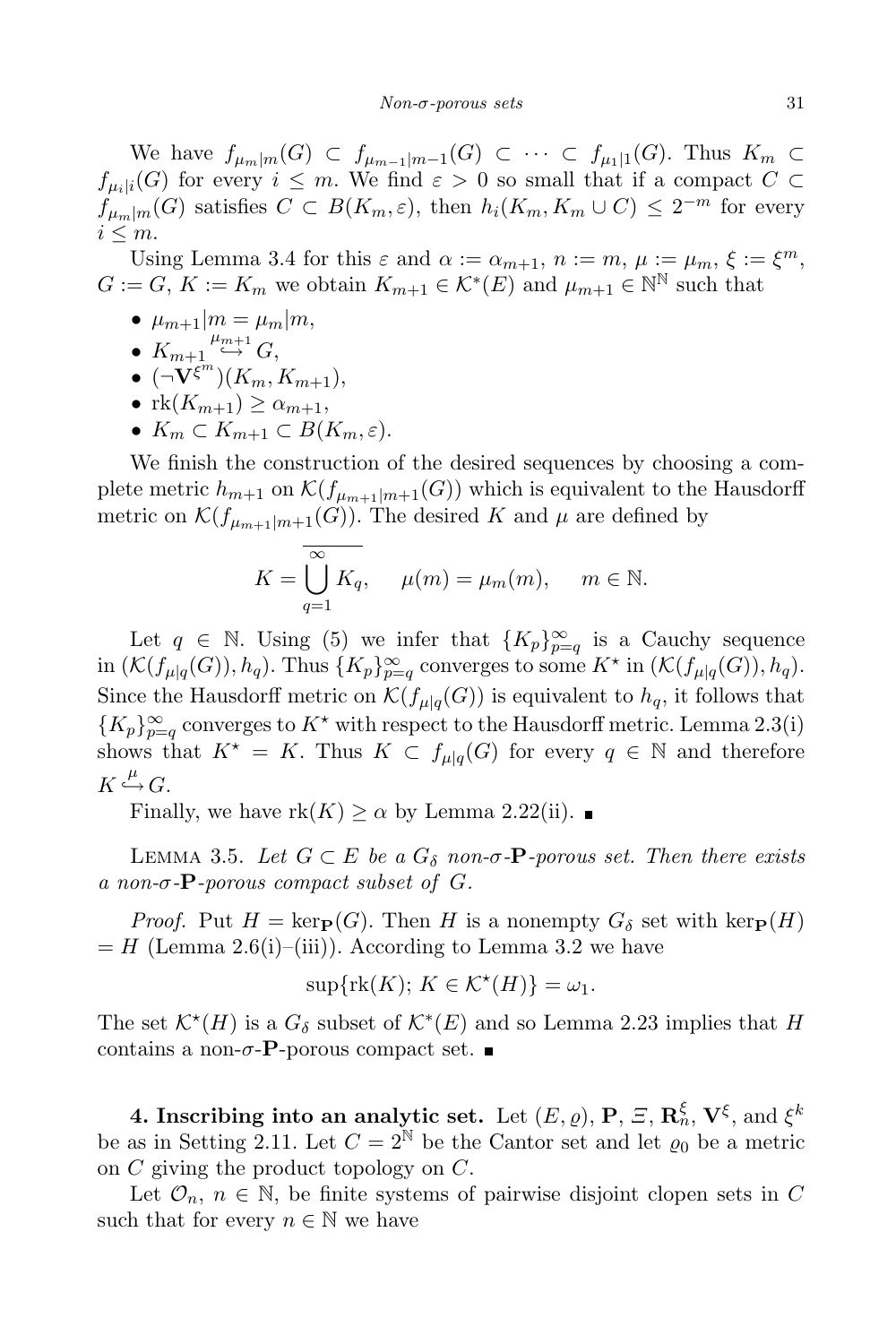- $\bigcup_{n=0}^{\infty} \mathcal{O}_n = C,$
- $\forall I \in \mathcal{O}_n : \text{diam } I < 1/n,$
- $\forall I \in \mathcal{O}_{n+1} \exists Z \in \mathcal{O}_n : I \subset Z.$

Let  $\pi$  be the projection of  $E \times C$  onto E. We will work with the maximum metric  $\varrho^*$  on  $E \times C$ , i.e.

$$
\varrho^{\star}((x_1, c_1), (x_2, c_2)) = \max\{\varrho(x_1, x_2), \varrho_0(c_1, c_2)\}.
$$

Thus  $(E \times C, \varrho^*)$  is a compact metric space. Let  $\mathcal I$  be the  $\sigma$ -ideal of all  $\sigma$ -**P**-porous subsets of *E*. We define a  $\sigma$ -ideal  $\mathcal{I}^*$  of subsets of  $E \times C$  by

$$
A\in\mathcal{I}^\star\ \Leftrightarrow\ \pi(A)\in\mathcal{I}.
$$

We put  $\mathcal{Z}^* = \mathcal{Z} \times \mathbb{N}$  and for  $\xi^* = (\xi, q) \in \mathcal{Z}^*$  and  $n \in \mathbb{N}$  we define point-set relations on  $E \times C$  by

$$
\widetilde{\mathbf{R}}_{n}^{\xi^{*}}(x, A) \Leftrightarrow \exists I \in \mathcal{O}_{q} : x \in E \times I \& \mathbf{R}_{n}^{\xi}(\pi(x), \pi(A \cap (E \times I))),
$$
\n
$$
\widetilde{\mathbf{V}}^{\xi^{*}} = \bigcap_{n=1}^{\infty} \bigcup_{k=n}^{\infty} \widetilde{\mathbf{R}}_{k}^{\xi^{*}}, \quad \mathbf{P}^{*} = \bigcup_{\xi^{*} \in \Xi^{*}} \widetilde{\mathbf{V}}^{\xi^{*}}.
$$

Let  $\varepsilon > 0$ ,  $\xi_1^*, \xi_2^* \in \mathbb{Z}^*, n \in \mathbb{N}$ . The symbol  $\mathbf{C}^*(\varepsilon, \xi_1^*, \xi_2^*, n)$  means that the condition  $\mathbf{C}(\varepsilon, \widetilde{(\mathbf{R}_k^{\xi_1})}, \widetilde{(\mathbf{R}_k^{\xi_2})}, n)$  holds (cf. Definition 2.9).

Our goal is to prove the next lemma.

LEMMA 4.1. The  $\sigma$ -ideal  $\mathcal{I}^*$  is good.

To this end we need the following lemmas.

LEMMA 4.2. Let  $\xi^* = (\xi, q) \in \Xi^*$ ,  $n \in \mathbb{N}$ . Then  $\widetilde{\mathbf{R}}_n^{\xi^*}$  satisfies (A1), (A3), and is stable.

*Proof.* (A1) is obviously satisfied for  $\widetilde{\mathbf{R}}_n^{\xi^*}$ .

(A3) Suppose that  $x \in E \times C$ ,  $A \subset E \times C$ , and  $\widetilde{\mathbf{R}}_n^{\xi^*}(x, A)$ . This implies  $x \in E \times I$  and  $\mathbf{R}_n^{\xi}(\pi(x), \pi(A \cap (E \times I))$  for some  $I \in \mathcal{O}_q$ . Since  $\mathbf{R}_n^{\xi}$ satisfies  $(A3)$ , we have

$$
\mathbf{R}_n^{\xi}(\pi(x), \overline{\pi(A \cap (E \times I))}).
$$

Since  $E \times I$  is clopen and  $\pi$  is continuous, we have

$$
\pi(\overline{A} \cap (E \times I)) = \pi(\overline{A \cap (E \times I)}) \subset \overline{\pi(A \cap (E \times I))}.
$$

This implies  $\mathbf{R}_{n}^{\xi}(\pi(x), \pi(\overline{A} \cap (E \times I)))$  and, consequently,  $\widetilde{\mathbf{R}}_{n}^{\xi^{*}}(x, \overline{A})$ .

To prove stability of  $\widetilde{\mathbf{R}}_n^{\xi^*}$  we define

$$
\mathcal{A} = \{(x, K) \in (E \times C) \times \mathcal{K}^*(E \times C); \widetilde{\mathbf{R}}_n^{\xi^*}(x, K)\},\
$$
  

$$
\mathcal{J} = \{(z, L) \in E \times \mathcal{K}(E); \mathbf{R}_n^{\xi}(z, L)\},\
$$
  

$$
f_I : \mathcal{K}(E \times C) \to \mathcal{K}(E), \quad f_I(K) = \pi(K \cap (E \times I)), \quad I \in \mathcal{O}_q.
$$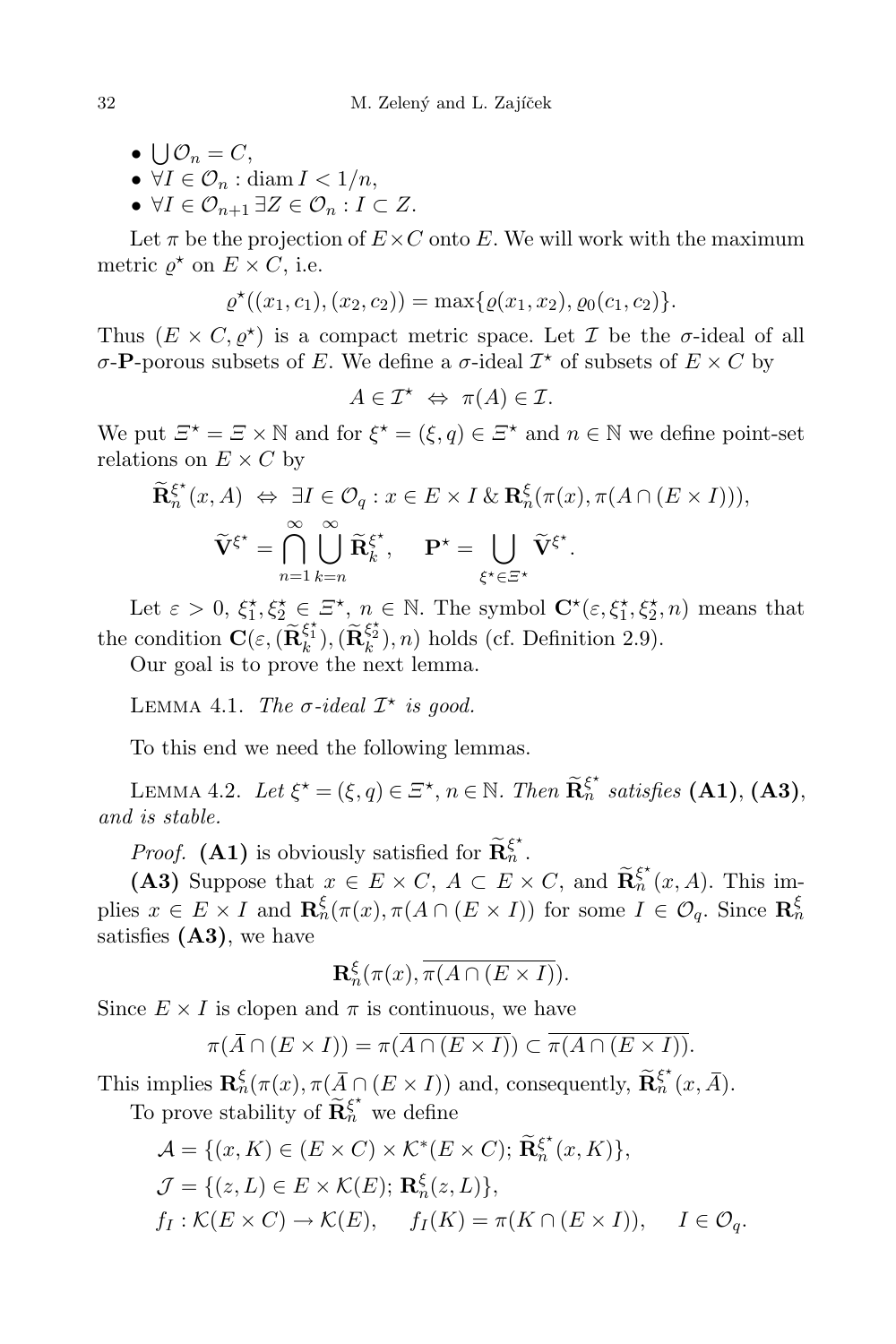The mapping  $K \mapsto K \cap (E \times I)$  is continuous, since  $E \times I$  is clopen (Lemma 2.3(iv)) and  $K \mapsto \pi(K)$  is a continuous mapping of  $\mathcal{K}(E \times C)$ to  $\mathcal{K}(E)$  (Lemma 2.3(v)). Thus  $f_I$  is continuous. It is easy to see that

$$
\mathcal{A} = \bigcup_{I \in \mathcal{O}_q} ((\pi \times f_I)^{-1}(\mathcal{J}) \cap ((E \times I) \times \mathcal{K}^*(E \times C))).
$$

The set  $\mathcal J$  is open since  $\mathbf{R}_n^{\xi}$  is stable. Thus  $\mathcal A$  is open and we are done.

LEMMA 4.3. Let  $\mathbf{C}(\varepsilon,\xi_1,\xi_2,n)$  and  $q \in \mathbb{N}$ . Then there exists  $p \in \mathbb{N}$  such that the condition  $\mathbf{C}^{\star}(\varepsilon,(\xi_1,q),(\xi_2,p),n)$  is satisfied.

*Proof.* Choose  $p \in \mathbb{N}$  such that  $p \ge q$  and  $1/p < \varepsilon$ . Set  $\xi_1^* = (\xi_1, q)$  and  $\xi_2^* = (\xi_2, p)$ . Let  $H^* \subset E \times C$ ,  $k \in \mathbb{N}$ ,  $k \geq n$ , and let  $K^* \subset E \times C$  be a compact set with  $(\neg \widetilde{\mathbf{R}}_k^{\xi_2^*})(K^*, H^*)$ . Fix  $I \in \mathcal{O}_p$ . Put  $K_I = \pi(K^* \cap (E \times I))$ and  $H_I = \pi(H^* \cap (E \times I))$ . We have  $(\neg \mathbf{R}_k^{\xi_2})$  $\binom{S^2}{k}(K_I, H_I)$  and therefore there exists a finite system  $S_I$  of open sets in E such that

- (i) each element of  $S_I$  intersects  $H_I$ ,
- (ii)  $\bigcup \mathcal{S}_I \subset B(K_I, \varepsilon),$

(iii) if  $J \subset E$  intersects each element of  $S_I$ , then  $(\neg \mathbf{R}_k^{\xi_1})$  $_{k}^{\varsigma_{1}})(K_{I},J).$ 

We put

$$
\mathcal{S}_I^{\star} = \{ S \times I; S \in \mathcal{S}_I \}, \quad \mathcal{S}^{\star} = \bigcup \{ \mathcal{S}_I^{\star}; I \in \mathcal{O}_p \}.
$$

The system  $S^*$  witnesses that the condition  $\mathbf{C}^*(\varepsilon, (\xi_1, q), (\xi_2, p), n)$  holds:

- (1) Each element of  $S^*$  clearly intersects  $H^*$ .
- (2) Since  $\text{diam}_{\varrho} I \leq \varepsilon$  for each  $I \in \mathcal{O}_p$ , (ii) implies  $\bigcup \mathcal{S}^{\star} \subset B(K^{\star}, \varepsilon)$ .
- (3) Suppose that  $J^* \subset E \times C$  intersects each element of  $S^*$ . Take  $x \in K^*$ . There exists  $I \in \mathcal{O}_p$  with  $x \in E \times I$ . Then  $(\neg \mathbf{R}_k^{\xi_1})$  $\binom{\xi_1}{k}(\pi(x), \pi(J^{\star}))$  since  $\pi(J^*)$  intersects each element of  $\mathcal{S}_I$ . This gives  $(\neg \widetilde{\mathbf{R}}_k^{\xi_1^*})(x, J^*)$ .

*Proof of Lemma 4.1.* First we show that  $\mathbf{P}^{\star}$ ,  $\widetilde{\mathbf{V}}^{\xi^{\star}}$ , and  $\widetilde{\mathbf{R}}_n^{\xi^{\star}}$  have the properties  $(G1)$ – $(G3)$ .

(G1) is satisfied for  $\mathbf{P}^*$  by the definition of  $\mathbf{P}^*$ .

(G2) holds for  $\widetilde{\mathbf{R}}_n^{\xi^*}$  by Lemma 4.2.

(G3) Take  $\varepsilon > 0$  and  $\xi_1^* = (\xi_1, q) \in \Xi^*$ . There exist  $\xi_2 \in \Xi$  and  $n \in \mathbb{N}$  such that  $\mathbf{C}(\varepsilon, \xi_1, \xi_2, n)$ . Using Lemma 4.3 we find  $p \in \mathbb{N}$  such that  $\mathbf{C}^{\star}(\varepsilon,(\xi_1,q),(\xi_2,p),n)$  is satisfied. Put  $\xi_2^{\star}=(\xi_2,q)$  and we are done.

Using Lemma 2.13 we infer that  $\mathbf{P}^*$  is a porosity-like relation. It remains to show that  $\mathcal{I}^*$  is the  $\sigma$ -ideal of all  $\sigma$ - $\mathbf{P}^*$ -porous sets.

Take  $A \subset E \times C$  with  $\widetilde{\mathbf{V}}^{\xi^*}(A, A)$  for some  $\xi^* = (\xi, q) \in \Xi^*$ . For every  $I \in \mathcal{O}_q$ , every  $x \in A \cap (E \times I)$  and every  $n \in \mathbb{N}$  there exists  $k \in \mathbb{N}, k \geq n$ , such that  $\mathbf{R}_k^{\xi}$  $\frac{\mathcal{E}_k(\pi(x), \pi(A \cap (E \times I)))}{\mathcal{E}_k(\pi(x), \pi(A \cap (E \times I)))}$  is **P**-porous. Therefore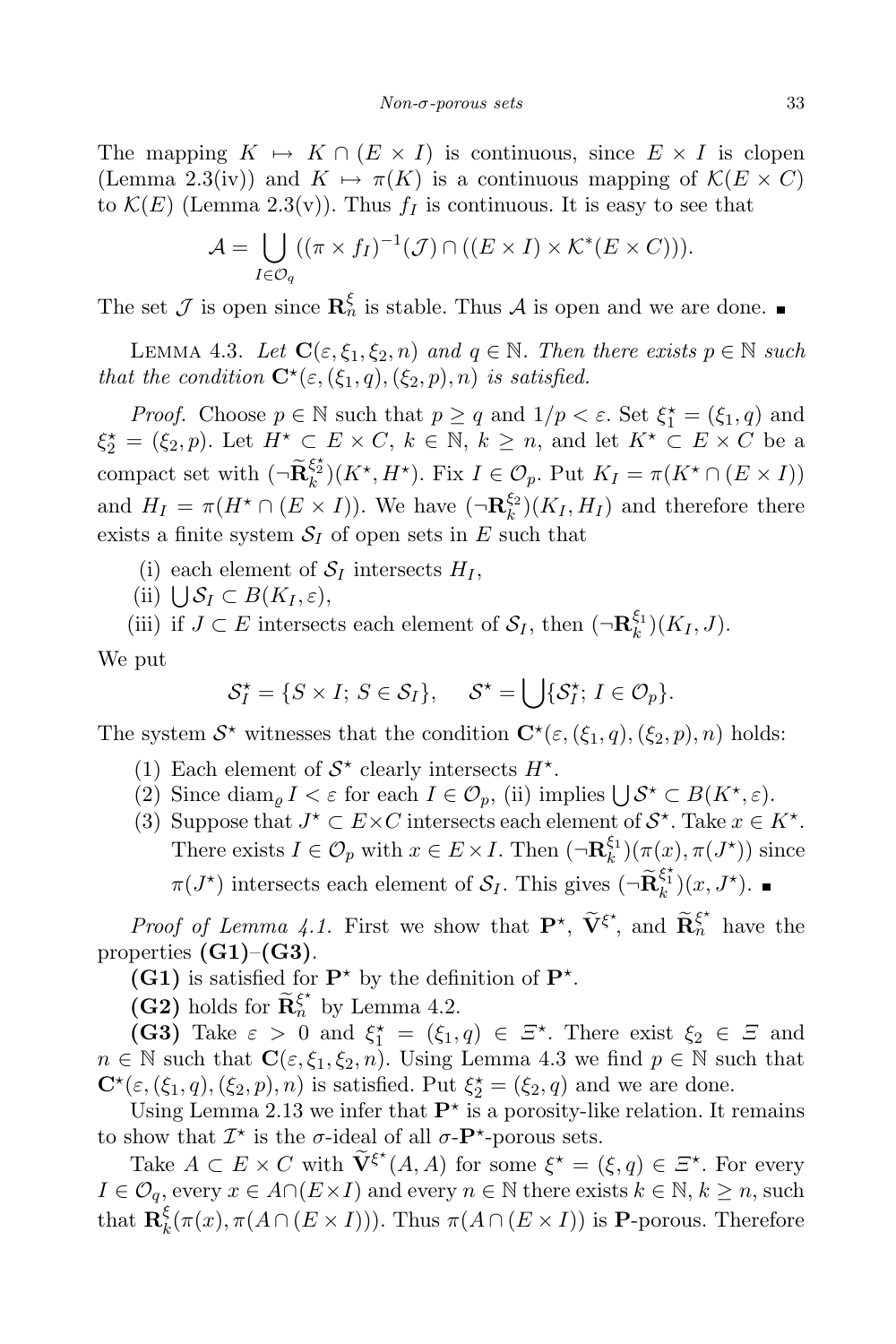$\pi(A) \in \mathcal{I}$  and  $A \in \mathcal{I}^*$ . Using Lemma 2.2 we conclude that each  $\sigma$ - $\mathbf{P}^*$ -porous set is in  $\mathcal{I}^*$ .

If  $B \subset E$  satisfies  $\mathbf{V}^{\xi}(B, B)$  for some  $\xi \in \Xi$ , then obviously  $\mathbf{V}^{(\xi,p)}(B \times C, \mathbf{V})$  $B \times C$  for every  $p \in \mathbb{N}$  and so  $B \times C$  is  $\mathbf{P}^*$ -porous. Further, if  $A \in \mathcal{I}^*$ , then  $\pi(A) \in \mathcal{I}$  and  $\pi(A) = \bigcup_{n=1}^{\infty} B_n$ , where each  $B_n$  satisfies  $\mathbf{V}^{\xi}(B_n, B_n)$  for some  $\xi \in \Xi$  (Lemma 2.2). Thus A is covered by countably many  $\mathbf{P}^*$ -porous sets, since  $A \subset \bigcup_{n=1}^{\infty} (B_n \times C)$ . We conclude that A is  $\sigma$ - $\mathbf{P}^{\star}$ -porous.

LEMMA 4.4. Let A be an analytic set with  $A \notin \mathcal{I}$ . Then there exists a compact set  $K \subset A$  with  $K \notin \mathcal{I}$ .

*Proof.* We find a  $G_{\delta}$  set  $G^{\star} \subset E \times C$  with  $\pi(G^{\star}) = A$ . Since  $A \notin \mathcal{I}$ we have  $G^* \notin \mathcal{I}^*$ . By Lemma 4.1 the  $\sigma$ -ideal  $\mathcal{I}^*$  is good. Thus there exists a compact set  $K^* \subset G^*$  not in  $\mathcal{I}^*$  (Lemma 3.5). Then  $K := \pi(K^*)$  is as desired.  $\blacksquare$ 

THEOREM 4.5. Let X be a locally compact metric space,  $\mathcal J$  be a good  $\sigma$ -ideal of subsets of X, and  $A \subset X$  be an analytic subset with  $A \notin \mathcal{J}$ . Then there exists a compact set  $K \subset A$  with  $K \notin \mathcal{J}$ .

*Proof.* According to Lemma 2.6(ii) there exists an open set  $G \subset X$  such that  $A\cap G \notin \mathcal{I}$  and  $\overline{G}$  is compact. Let  $\mathbf{P}, \mathbf{V}^{\xi}, \mathbf{R}_n^{\xi}$  be relations witnessing that  $\mathcal{J}$  is good. Let  $\overline{\mathbf{P}}, \overline{\mathbf{V}^{\xi}}, \mathbf{R}_{n}^{\xi}$  denote the restrictions of  $\mathbf{P}, \mathbf{V}^{\xi}, \mathbf{R}_{n}^{\xi}$ , respectively, to the set  $\overline{G}$ , i.e.

 $\overline{\mathbf{P}}(x, D)$  if and only if  $x \in \overline{G}$ ,  $D \subset \overline{G}$ ,  $\mathbf{P}(x, D)$ ,

and similarly for the other relations. Let  $\bar{\mathcal{J}}$  be the set of all  $\sigma$ - $\bar{P}$ -porous sets. We have  $A \cap G \notin \overline{\mathcal{J}}$ . Having Lemma 4.4 and since  $A \cap G$  is an analytic subset of  $\overline{G}$  it is sufficient to show that  $\overline{\mathcal{J}}$  is good (cf. Setting 2.11). We show that the relations  $\overline{P}$ ,  $\overline{V^{\xi}}$  and  $\mathbf{R}_n^{\xi}$  satisfy  $(\mathbf{G1})$ – $(\mathbf{G3})$  of Definition 2.10. Conditions (G1) and (G2) are clearly satisfied.

(G3) Let  $\varepsilon > 0$  and  $\xi_1 \in \Xi$ . Then there exist  $\xi_2 \in \Xi$  and  $n \in \mathbb{N}$  such that  $\mathbf{C}(\varepsilon,\xi_1,\xi_2,n)$  is satisfied for the original relations on X. Let  $H \subset \overline{G}$ ,  $k \in \mathbb{N}, k \geq n$ , and  $K \subset \overline{G}$  be a compact set with  $\left(\neg \mathbf{R}_k^{\xi_2}\right)$  $\binom{52}{k}(K,H)$ . Then  $(\neg \mathbf{R}^{\xi_2}_k$  $\binom{S^2}{k}(K, H)$  and there exists a finite system S of open sets in X such that

- (i) each element of  $S$  intersects  $H$ ,
- (ii)  $\bigcup \mathcal{S} \subset B(K, \varepsilon),$

(iii) if  $J \subset X$  intersects each element of  $S$ , then  $(\neg \mathbf{R}_k^{\xi_1})$  $_{k}^{\varsigma_{1}})(K,J).$ 

Using the system  $\overline{S} = \{W \cap \overline{G}; W \in S\}$  one can easily finish the proof of the validity of  $(G3)$  for our modified relations.

REMARK 4.6. Theorem 4.5 can be easily strengthened by replacing analyticity of  $A$  by the assumption that  $A$  is Suslin. Indeed, if  $A$  is Suslin then  $A \cap G$  in the above proof is analytic.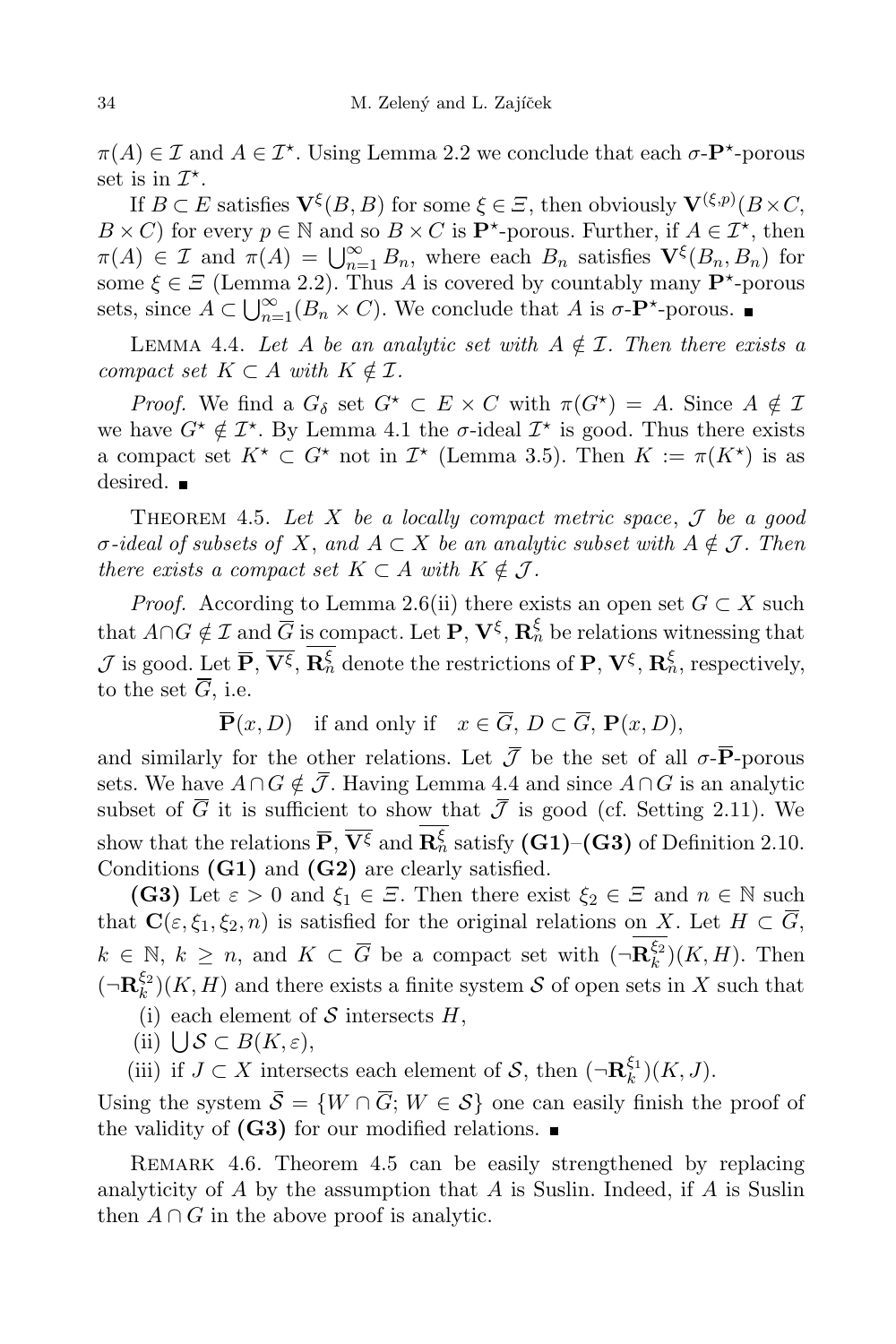5. Applications to concrete porosities. Now we will apply our abstract Theorem 4.5 to  $\langle g \rangle$ -porosity, ordinary porosity, and symmetrical porosity.

**5.1.** Definitions. First of all we recall the definitions of the above-mentioned porosities. We set

$$
G := \{ g : [0, \infty) \to [0, \infty) ; g(0) = 0, g(x) > x \text{ for every } x > 0, \text{ } g \text{ is nondecreasing and continuous} \}.
$$

The symbol  $g_{\alpha}, \alpha \in \mathbb{R}$ , will stand for the function  $x \mapsto \alpha x, x \in [0, \infty)$ .

Let X be a metric space,  $A \subset X$ ,  $x \in X$ , and  $q \in G$ . We say that

- A is  $\langle g \rangle$ -porous at x if there exists a sequence  $\{B(x_n, r_n)\}_{n=1}^{\infty}$  of balls such that  $x \in B(x_n, g(r_n))$ ,  $\lim x_n = x, B(x_n, r_n) \cap A = \emptyset$ ,
- A is (ordinary, i.e. "upper") porous at x if A is  $\langle g_{\alpha} \rangle$ -porous at x for some  $\alpha > 1$ .

The point-set relations which correspond to  $\langle q \rangle$ -porosity and ordinary porosity are denoted by  $P_q$  and  $P_{or}$ , respectively.

Let  $A \subset \mathbb{R}$ ,  $x \in \mathbb{R}$ , and  $c > 0$ . We say that

• A is symmetrically porous at x if there exists  $c > 0$  and a sequence  ${B(x_n, r_n)}_{n=1}^{\infty}$  of balls in R such that  $\lim x_n = x, x \in B(x_n, cr_n)$  and  $(B(x_n, r_n) \cup B(x + (x - x_n), r_n)) \cap A = \emptyset.$ 

The point-set relation which corresponds to symmetrical porosity is denoted by  $\mathbf{P}_{sy}$ .

It is easy to see that  $P_q$ ,  $P_{or}$ , and  $P_{sv}$  are porosity-like relations.

**5.2.** The case of  $\langle g \rangle$ -porosity and ordinary porosity. For  $g \in G$  and  $k \in \mathbb{N}$ , define point-set relations  $\mathbf{R}_{k}^{g}$  $\frac{g}{k}$  on E by

$$
\mathbf{R}_k^g(x, A) \stackrel{\text{def}}{\iff} \exists y \in E \exists r > 0 : \\
1/(k+2) < \varrho(x, y) < 1/k, \, \varrho(x, y) < g(r), \, B(y, r) \cap A = \emptyset.
$$

Clearly  $\mathbf{P}_g = \bigcap_{n=1}^{\infty} \bigcup_{k=n}^{\infty} \mathbf{R}_k^g$  $\frac{g}{k}$ . We will need the following lemma.

LEMMA 5.1. Let  $h, h^* \in G$  and let E be a compact metric space. Then the following assertions hold.

- (a) For every  $k \in \mathbb{N}$ , the relation  $\mathbf{R}_k^h$  satisfies  $(\mathbf{A1})$ ,  $(\mathbf{A3})$ , and is stable.
- (b) Let  $h < h^*$ ,  $H \subset E$ ,  $k \in \mathbb{N}$ ,  $K \subset E$  be a compact set, and suppose  $(\neg \mathbf{R}_k^{h^*})(K, H)$  holds. Then there exists a finite system S of open sets in E such that
	- (i) each element of  $S$  intersects  $H$ ,
	- (ii)  $\bigcup_{s \in \mathbb{R}} S \subset B(K, 2/k),$
	- (iii) if  $J \subset E$  intersects each element of S, then  $(\neg \mathbf{R}_k^h)(K, J)$ .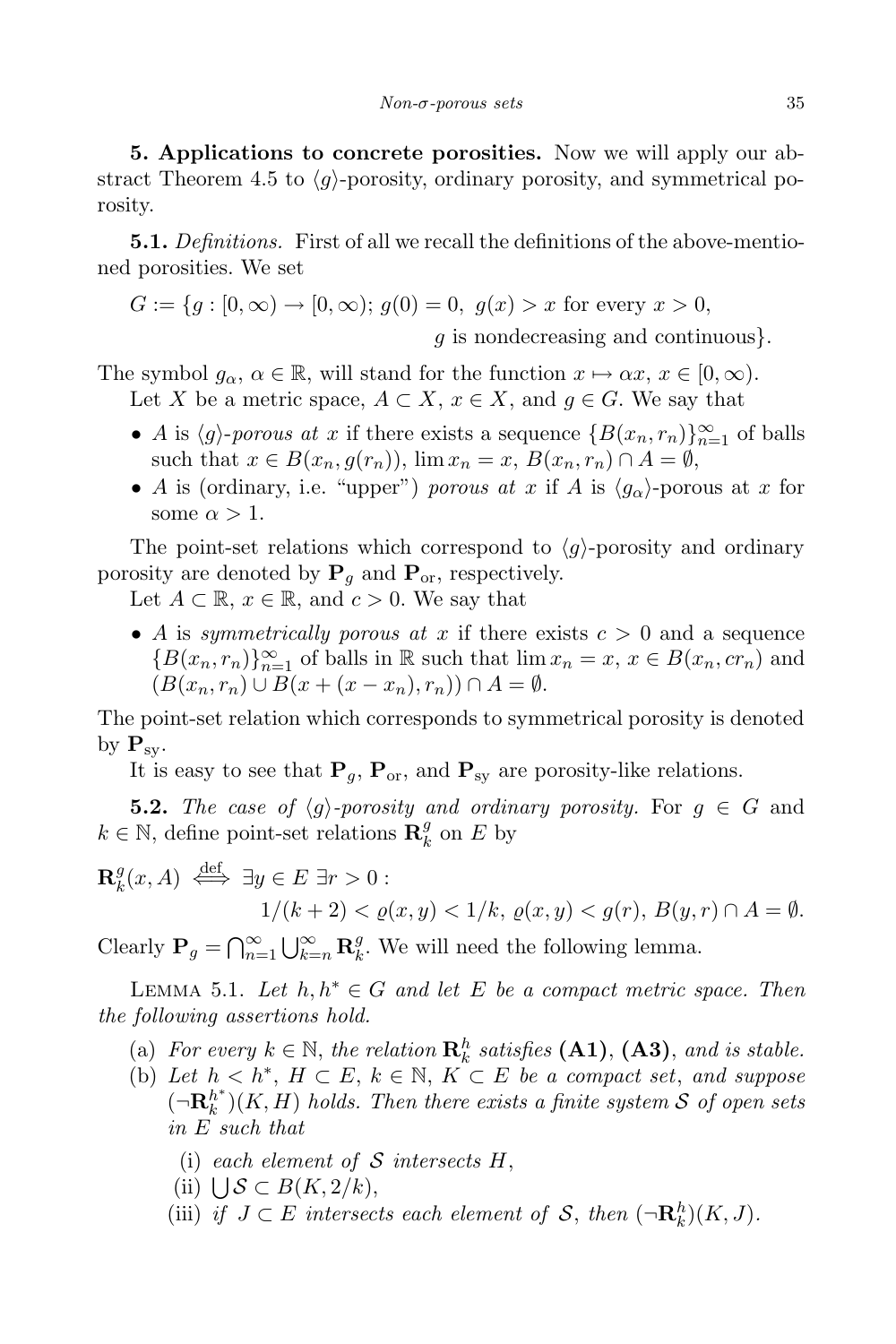*Proof.* (a) Let  $k \in \mathbb{N}$ . It is obvious that  $\mathbf{R}_k^h$  satisfies (A1) and (A3). Since h is continuous, we easily see that  $\mathbf{R}_k^h(x, A)$  if and only if

(1) 
$$
\exists y \in E \; \exists r > 0 : \; 1/(k+2) < \varrho(x, y) < 1/k,
$$
  
\n $\varrho(x, y) < h(r), \; \text{dist}(B(y, r), A) > 0.$ 

It is easy to see that for each  $y \in E$  and  $r > 0$  the set

$$
\{(x, F) \in E \times C_{\mathbf{b}}(E); \ 1/(k+2) < \varrho(x, y) < 1/k, \\
\varrho(x, y) < h(r), \ \text{dist}(B(y, r), F) > 0\}
$$

is open in  $E \times C_b(E)$ . Consequently, (1) implies that  $\mathbf{R}_k^h$  is stable.

(b) Choose  $\delta > 0$  such that  $h(\delta) < 1/(k+2)$ . Clearly  $\delta < 1/k$ . Since  $\min\{h^*(t) - h(t); t \in [\delta, 1/k]\} > 0$ , by uniform continuity of  $h^*$  on  $[\delta/2, 1/k]$ we can find  $0 < \eta < \delta/2$  such that

(2) 
$$
h^*(s-2\eta) > h(s) \quad \text{for each } s \in [\delta, 1/k].
$$

Now find a finite set  $Z \subset H \cap B(K, 2/k)$  such that  $H \cap B(K, 2/k) \subset B(Z, \eta)$ and put  $S := \{B(z, \eta) \cap B(K, 2/k); z \in \mathbb{Z}\}\.$  Clearly (i) and (ii) are satisfied.

To prove (iii), suppose to the contrary that  $J \subset E$  intersects each element of  $S$ , but  $(\neg \mathbf{R}_k^h)(K, J)$  does not hold. Consequently, there exist  $x \in K$ ,  $y \in E$ , and  $r > 0$  such that  $1/(k+2) < \varrho(x,y) < 1/k$ ,  $\varrho(x,y) <$  $h(r)$ , and  $B(y, r) \cap J = \emptyset$ . Put  $s := \min\{1/k, r\}$ . Since  $h(r) > \varrho(x, y)$  $> 1/(k+2)$  and  $h(\delta) < 1/(k+2)$ , we have  $r > \delta$  and thus  $s \in$ [ $\delta$ ,  $1/k$ ]. Since  $h(1/k) > 1/k > \varrho(x, y)$ , we have  $\varrho(x, y) < h(s)$  and (2) implies  $h^*(s-2\eta) > \varrho(x,y)$ . Therefore  $(\neg \mathbf{R}_k^{h^*})(K, H)$  yields a point  $w \in$  $B(y, s-2\eta) \cap H$ . Since clearly  $w \in B(K, 2/k)$ , there exists  $z \in Z$  with  $\rho(z, w) < \eta$ . Since J intersects  $B(z, \eta)$ , we obtain  $J \cap B(y, s) \neq \emptyset$ , which contradicts  $B(y, r) \cap J = \emptyset$ .

THEOREM 5.2. Let E be a locally compact metric space,  $g \in G$ , and  $A \subset E$  be an analytic set which is not  $\sigma \langle q \rangle$ -porous. Then there exists a compact set  $K \subset A$  which is not  $\sigma-\langle q \rangle$ -porous.

*Proof.* First suppose that  $E$  is a compact space. By Lemma 4.5 it is sufficient to prove that the  $\sigma$ -ideal  $\mathcal I$  of all  $\sigma$ - $\langle g \rangle$ -porous subsets of E is a good  $\sigma$ -ideal. For  $n \in \mathbb{N}$ , put  $g^{(n)} := g \circ \cdots \circ g$  (*n*-fold composition).

Let  $\mathcal{Z} := \mathbb{N}$  and for  $\xi \in \mathcal{Z}$  put  $\mathbf{V}^{\xi} := \mathbf{P}_{g(\xi)}, \, \mathbf{R}_{k}^{\xi}$  $\frac{\xi}{k} := \mathbf{R}_k^{g^{(\xi)}}$  $\mathcal{L}_k^{g(s)}$ ; further put  $\mathbf{P} := \bigcup_{\xi \in \Xi} \mathbf{V}^{\xi}.$ 

We will show that the  $\sigma$ -ideal  $\mathcal{I}^*$  of all  $\sigma$ -**P**-porous sets is good and then we will observe that  $\mathcal{I} = \mathcal{I}^*$ .

Condition  $(G1)$  from Definition 2.10 is clearly satisfied and  $(G2)$  holds by Lemma 5.1(a). To prove (G3), let  $\varepsilon > 0$  and  $\xi_1 \in \Xi = \mathbb{N}$ . Put  $\xi_2 := \xi_1 + 1$ and choose  $n \in \mathbb{N}$  for which  $2/n < \varepsilon$ . Since  $g^{(\xi_1)}(t) < g^{(\xi_2)}(t)$  for  $t > 0$ ,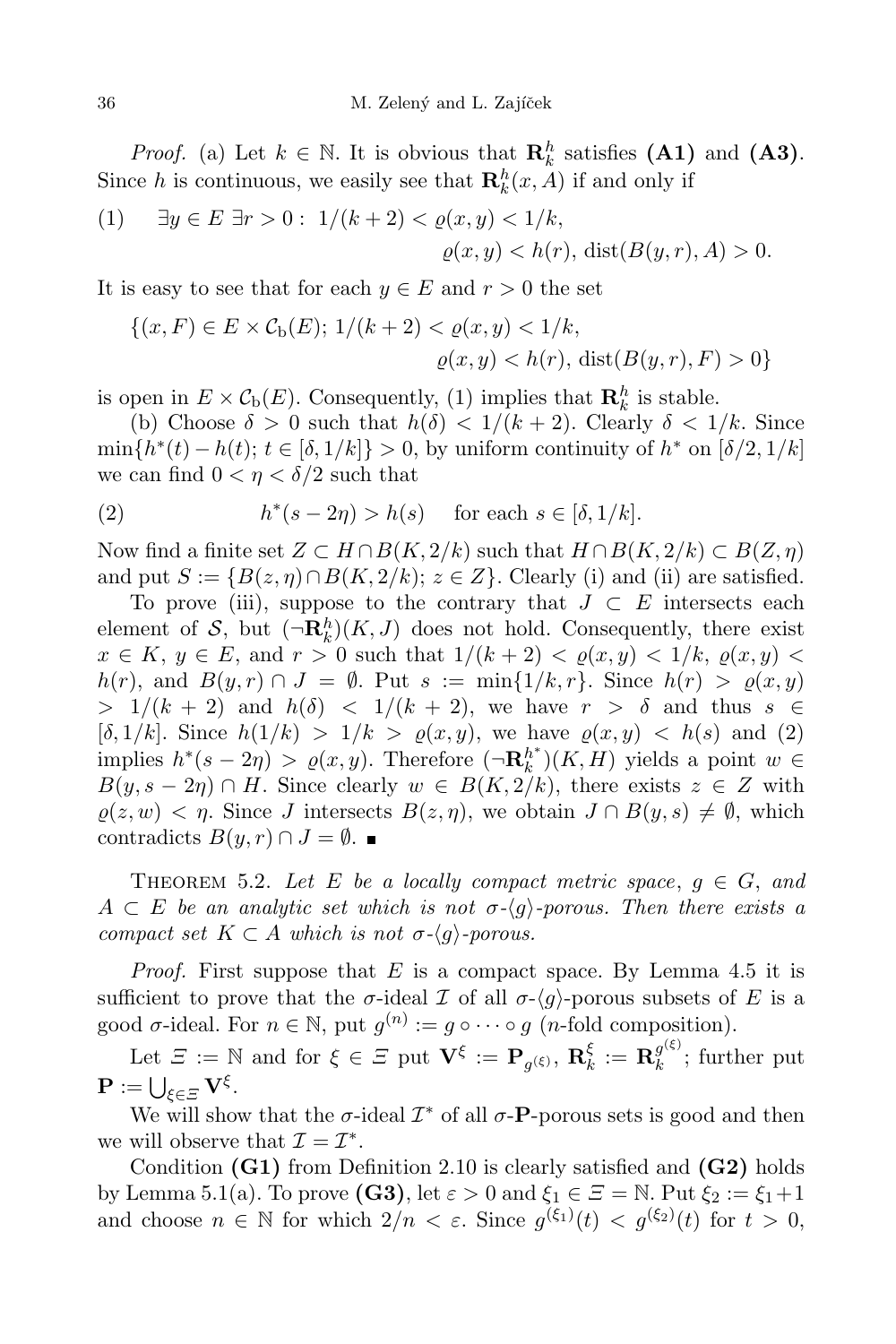Lemma 5.1(b) immediately implies  $\mathbf{C}(\varepsilon, (\mathbf{R}^{\xi_1}_k))$  $(\mathbf{R}_k^{\xi_1}), (\mathbf{R}_k^{\xi_2})$  $\binom{S^2}{k}, n$ ; consequently,  $(G3)$ holds. Thus  $\mathcal{I}^*$  is a good  $\sigma$ -ideal.

The equality  $\mathcal{I} = \mathcal{I}^*$  is an easy consequence of the fact (see [Za<sub>1</sub>, Proposition 4.1]) that, for each  $n \in \mathbb{N}$ , a set  $M \subset E$  is  $\sigma$ - $\langle g^{(n)} \rangle$ -porous if and only if it is  $\sigma$ - $\langle g \rangle$ -porous. Indeed, suppose that  $A \subset E$  is **P**-porous. For  $\xi \in \overline{\mathcal{Z}}$ , put  $A_{\xi} := \{x \in A; \mathbf{V}^{\xi}(x, A)\}.$  Then clearly  $A = \bigcup_{\xi \in \Xi} A_{\xi}$  and each  $A_{\xi}$  is  $\mathbf{V}^{\xi}$ -porous (i.e.,  $\langle g^{(\xi)} \rangle$ -porous). By the above mentioned result of [Za<sub>1</sub>] each  $A_{\xi}$  is  $\sigma$ - $\langle g \rangle$ -porous and therefore  $A \in \mathcal{I}$ . Thus we have proved  $\mathcal{I}^* \subset \mathcal{I}$ . Since  $\mathcal{I} \subset \mathcal{I}^*$  is obvious, the first part of the proof is complete.

Now suppose that  $E$  is an arbitrary locally compact metric space. Then we can choose  $x \in \text{ker}_{\mathbf{P}_g}(A)$  and  $r > 0$  such that  $B(x, r)$  is relatively compact. The set  $A^* := A \cap B(x,r)$  is clearly non- $\sigma \langle g \rangle$ -porous in the compact space  $E^* := B(x,r)$ . By the first part of the proof we can find a compact set  $K \subset A^* \subset A$  which is not  $\sigma$ - $\langle g \rangle$ -porous in  $E^*$ . Since clearly K is not  $\sigma$ - $\langle q \rangle$ -porous in E, the proof is complete.

COROLLARY 5.3. Let E be a locally compact metric space and  $A \subset E$ be an analytic set which is not  $\sigma$ -porous. Then there exists a compact set  $K \subset A$  which is not  $\sigma$ -porous.

*Proof.* This is a special case of Theorem 5.2 for  $g(x) := 3x$ . Indeed, in this case  $A \subset E$  is  $\sigma$ -porous if and only if it is  $\sigma$ - $\langle q \rangle$ -porous; this follows easily from [Za<sub>3</sub>, Section 4].  $\blacksquare$ 

### **5.3.** The case of symmetrical porosity

THEOREM 5.4. Let  $A \subset \mathbb{R}$  be an analytic set which is not  $\sigma$ -symmetrically porous. Then there exists a compact set  $K \subset A$  which is not  $\sigma$ symmetrically porous.

*Proof.* By Theorem 4.5 it is sufficient to prove that the  $\sigma$ -ideal  $\mathcal I$  of all  $\sigma$ -symmetrically porous subsets of  $\mathbb R$  is good.

To prove this, define for  $\alpha > 1$  and  $k \in \mathbb{N}$  a point-set relation  $\mathbf{R}_{k}^{\alpha}$  on R by

(3) 
$$
\mathbf{R}_k^{\alpha}(x, A) \stackrel{\text{def}}{\iff} \exists y \in \mathbb{R} \; \exists r > 0 : 1/(k+2) < |x - y| < 1/k,
$$
  
\n $|x - y| < \alpha r, ((y - r, y + r) \cup (2x - y - r, 2x - y + r)) \cap A = \emptyset.$ 

Put  $\Xi = \mathbb{N} \setminus \{1\}$  and

$$
\mathbf{V}^{\xi}:=\bigcap_{n=1}^{\infty}\bigcup_{k=n}^{\infty}\mathbf{R}_{k}^{\xi}
$$

for  $\xi \in \Xi$ . Clearly

$$
\mathbf{P}_{\rm sy} = \bigcup_{\xi \in \Xi} \mathbf{V}^{\xi}.
$$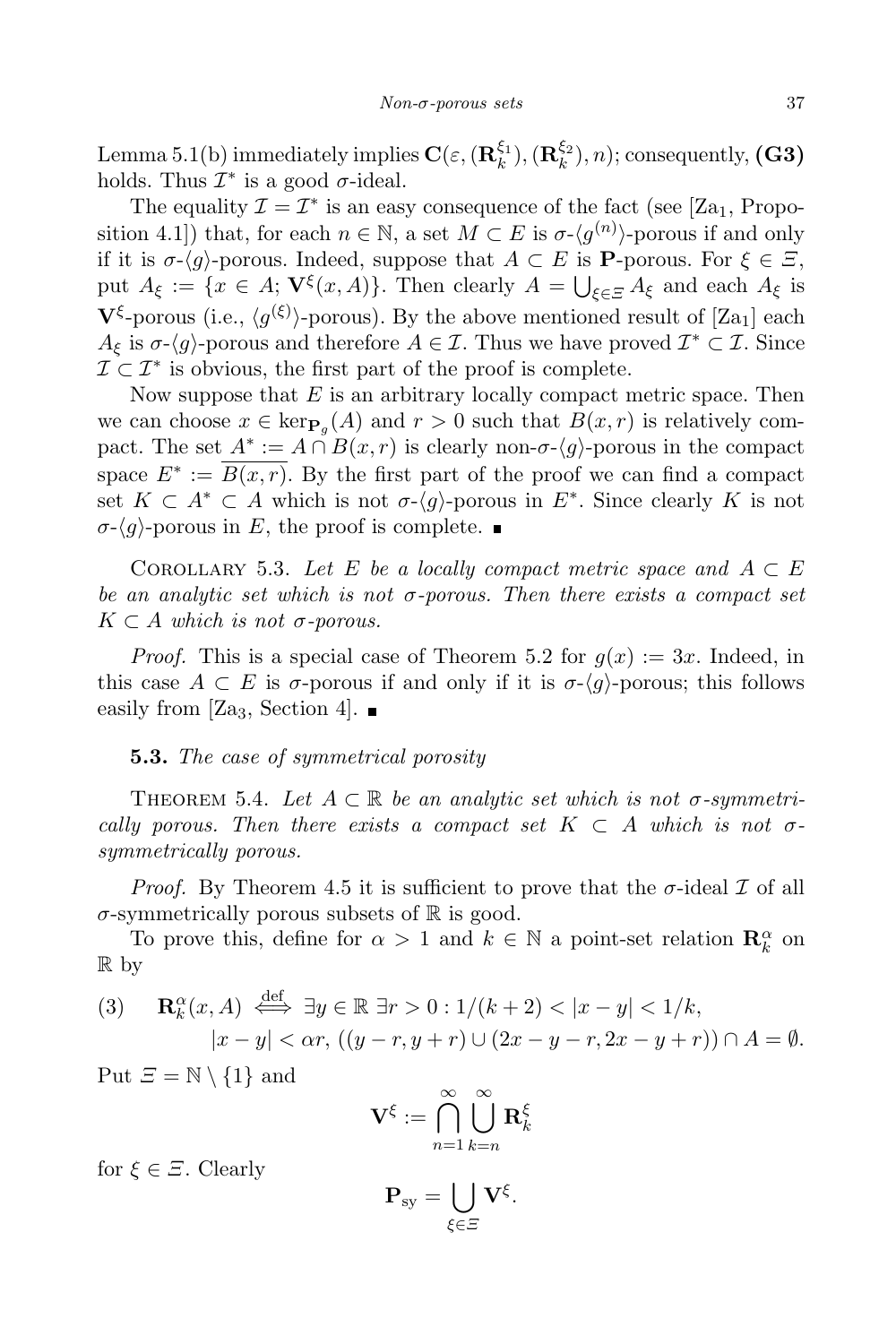Each  $\mathbf{R}_k^{\xi}$  $\frac{1}{k}$  clearly satisfies (A1) and (A3) and it is easy to prove that the relations  $\mathbf{R}_{k}^{\xi}$  $\frac{k}{k}$  are stable. Indeed, this follows (cf. the proof above that  $\mathbf{R}_k^h$ are stable) almost immediately from the obvious fact that  $\mathbf{R}_{k}^{\xi}$  $\frac{\varsigma}{k}(x, A)$  if and only if

$$
\exists y \in \mathbb{R} \; \exists r > 0: \; 1/(k+2) < |x - y| < 1/k, |x - y| < \alpha r, \\
\text{dist}((y - r, y + r) \cup (2x - y - r, 2x - y + r), A) > 0.
$$

Thus conditions  $(G1)$  and  $(G2)$  from Definition 2.10 are satisfied. To prove (G3), let  $\varepsilon > 0$  and  $\xi_1 \in \Xi = \mathbb{N} \setminus \{1\}$ . Then  $\mathbf{C}(\varepsilon, (\mathbf{R}_k^{\xi_1})$  $(\mathbf{R}_k^{\xi_1}), (\mathbf{R}_k^{\xi_2})$  $\binom{52}{k}, n$ holds for  $\xi_2 := \xi_1 + 1$  and any  $n \in \mathbb{N}$  such that  $n > 3$  and  $2/n < \varepsilon$ .

To prove this, we can proceed quite similarly to Subsection 5.2. Suppose that  $H \subset \mathbb{R}, k \in \mathbb{N}, k \geq n$  and a compact set  $K \subset \mathbb{R}$  with  $\left(\neg \mathbf{R}_k^{\xi_2}\right)$  $_{k}^{\varsigma_{2}})(K,H)$ are given. Choose  $\delta > 0$  such that  $\xi_1 \delta < 1/(k+2)$  and  $0 < \eta < \delta/2$  so small that  $\xi_1 s < \xi_2 (s - 2\eta)$  for each  $s \in [\delta, 1/k]$ . Then find a finite set  $Z \subset H \cap B(K, 2/k)$  such that  $H \cap B(K, 2/k) \subset B(Z, \eta)$ . Now it is easy to verify that the choice  $S := \{B(z, \eta) \cap B(K, 2/k); z \in \mathbb{Z}\}\)$  works. Thus  $\mathcal I$  is a good  $\sigma$ -ideal and the proof is complete.

Remark 5.5. Proceeding similarly, we can easily prove that Question (Q) also has an affirmative answer for several other types of porosity. First let us mention right (or left) porosity on  $\mathbb{R}$ , which is defined in the obvious way (see [Za<sub>2</sub>, p. 316]). (We can also deal with  $\langle g \rangle$ -right porosity or with several generalizations of right porosity in  $\mathbb{R}^n$ .) In 5.3, we could work with shell porosity in  $\mathbb{R}^n$  (see [V] for the definition) as well, which is a generalization of symmetrical porosity.

Finally, let us mention another application concerning symmetrical porosity, which can be useful. Let  $z > 1$ ,  $A \subset \mathbb{R}$ , and  $x \in \mathbb{R}$ . We will say that  $\mathbf{P}_{\text{sy}}^z(x, A)$  holds if there exist  $c \in (1, z)$  and a sequence  $(B(x_n, r_n))$  of open balls in R such that  $\lim x_n = x, x \in B(x_n, cr_n)$ and  $(B(x_n, r_n) \cup B(x + (x - x_n), r_n)) \cap A = \emptyset$ . The system  $\mathcal{I}_z$  of all  $\sigma$ - $\mathbf{P}_{\textrm{sy}}^z$ -porous sets is strictly smaller than the system of all  $\sigma$ -symmetrically porous sets. (This follows from [EH<sub>1</sub>].) However,  $\mathcal{I}_z$  is a good  $\sigma$ -ideal. To prove this, define  $\mathbf{R}_{k}^{\alpha}$  as in (3) and put  $\mathcal{E} = \mathbb{Q} \cap (1, z)$ . Then clearly  $\mathbf{P}_{\text{sy}}^{z} = \bigcup_{\xi \in \Xi} \mathbf{V}^{\xi}$ , where  $\mathbf{V}^{\xi} = \bigcap_{n=1}^{\infty} \bigcup_{k=n}^{\infty} \mathbf{R}_{k}^{\xi}$  $\frac{5}{k}$ . We have proved that all  $\mathbf{R}^\xi_k$  $\frac{5}{k}$  satisfy (A1), (A3) and are stable; (G3) can be proved by a simple modification of the proof of Theorem 5.4. Note that the  $\sigma$ -ideal  $\mathcal{I} =$ <br> $\bigcap_{z>1} \mathcal{I}_z$  naturally appears in several papers (e.g., [EH<sub>2</sub>] and [Za<sub>6</sub>]). Since each  $\mathcal{I}_z$  is a good  $\sigma$ -ideal, we easily obtain the following interesting result:

If  $A \subset \mathbb{R}$  is analytic and  $A \notin \mathcal{I}$ , then there exists a compact  $K \subset A$  such that  $K \notin \mathcal{I}$ .